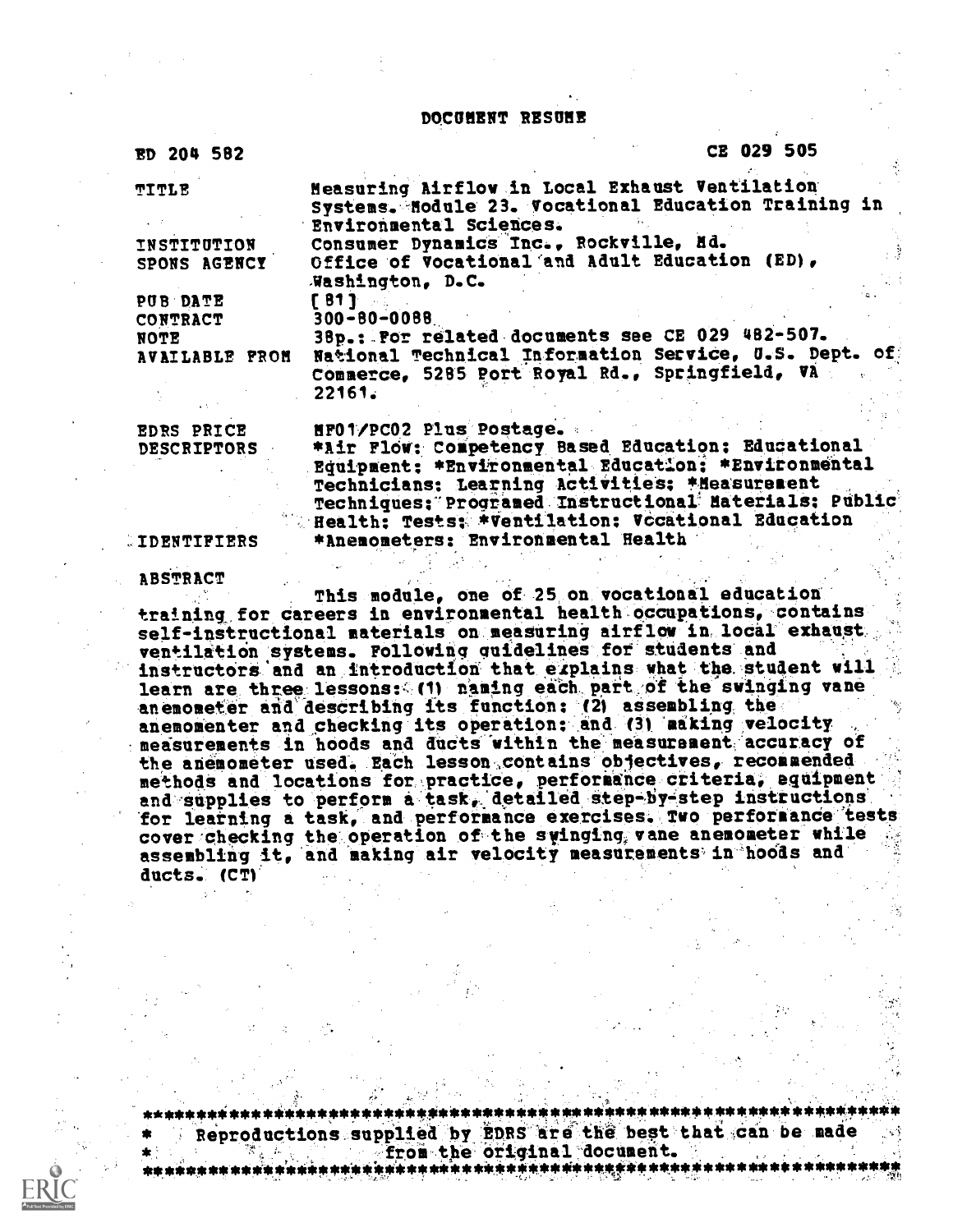Vocational Education Training in Environmental Health Sciences



<sup>U</sup> <sup>S</sup> DEPARTMENT OF HEALTH EOUCATION & WELFARE NATIONAL INSTITUTE OF EDUCATION

OU 7, 200 - MENT - HAS - HEEN - REPRO<br>DUCED : EXTCTLY - AS IRECEIVED - FROM<br>THE PERST - OR ORGANIZATION ORIGIN THE PERS - OR ORGANIZATION ORIGIN<br>ATING IT PO NOT NECESSARILY REPRIDUS<br>STATED DO NOT NECESSARILY REPRE<br>SENTOFFICA, NATIONAL NSTITUTE OF

U.S. DEPARTMENT OF EDUCATION, Office of Vocational and Adult Education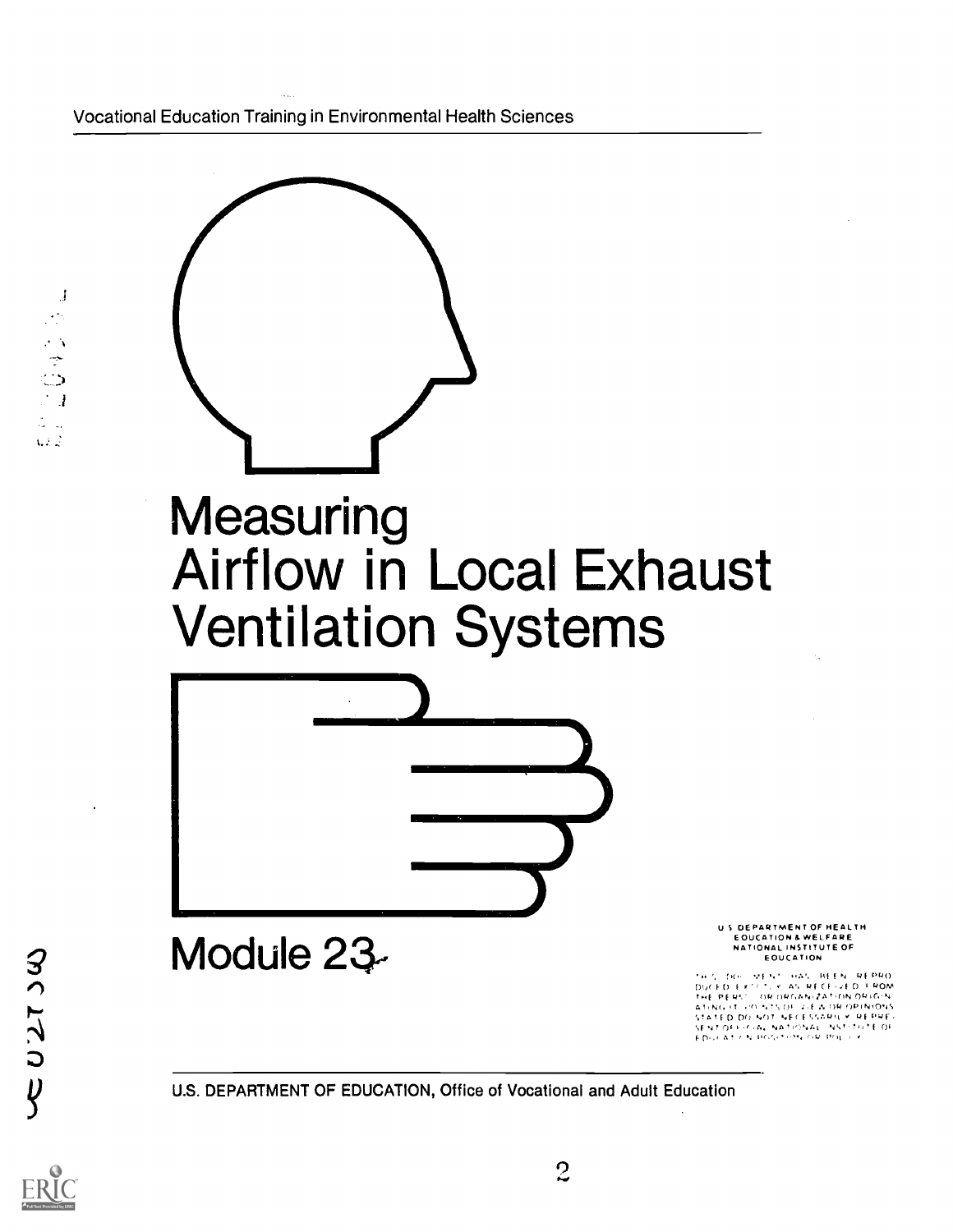The Curriculum and Instruction Branch of the Office of Vocational and Adult Education, U.S. Department of Education, identified a need to improve the training opportunities for vocational education students interested in pursuing careers in environmental health. To fulfill that need, Consumer Dynamics, Inc., a Rockville, Maryland, based company, was awarded the contract to develop performance-oriented, competency-based modules in the environmental health sciences.

MEASURING AIRFLOW IN LOCAL EXHAUST VENTILATION SYSTEMS is one of the modules in the series, "Vocational Education Training in Environmental Health Sciences." The module content is based on selected materials in the environmental health field. The module is intended to supplement existing course materials.



 $\omega_{\rm{eff}}^{\rm{1.11}}$  cm is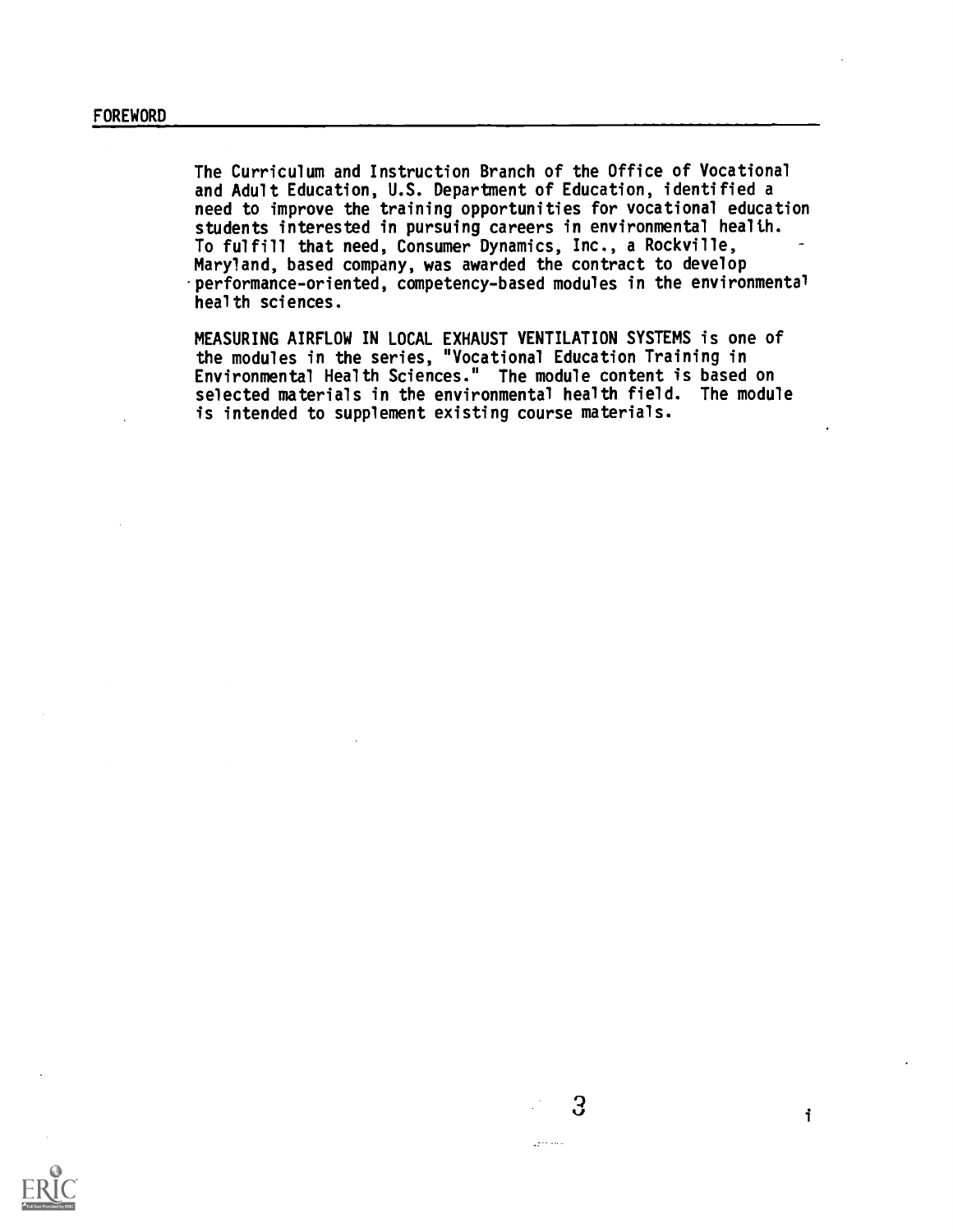$\ddot{\phantom{a}}$ 

 $\cdot$ 

 $\frac{1}{\sqrt{2}}$ 

 $\bar{\omega}$ 

| PERFORMANCE TEST<br>.                                  |
|--------------------------------------------------------|
| Checking The Operation Of The Swinging Vane Anemometer |
|                                                        |
| Making Air Velocity Measurements In Hoods And Ducts 33 |
|                                                        |
| <b>REFERENCES</b>                                      |
|                                                        |



 $\sim$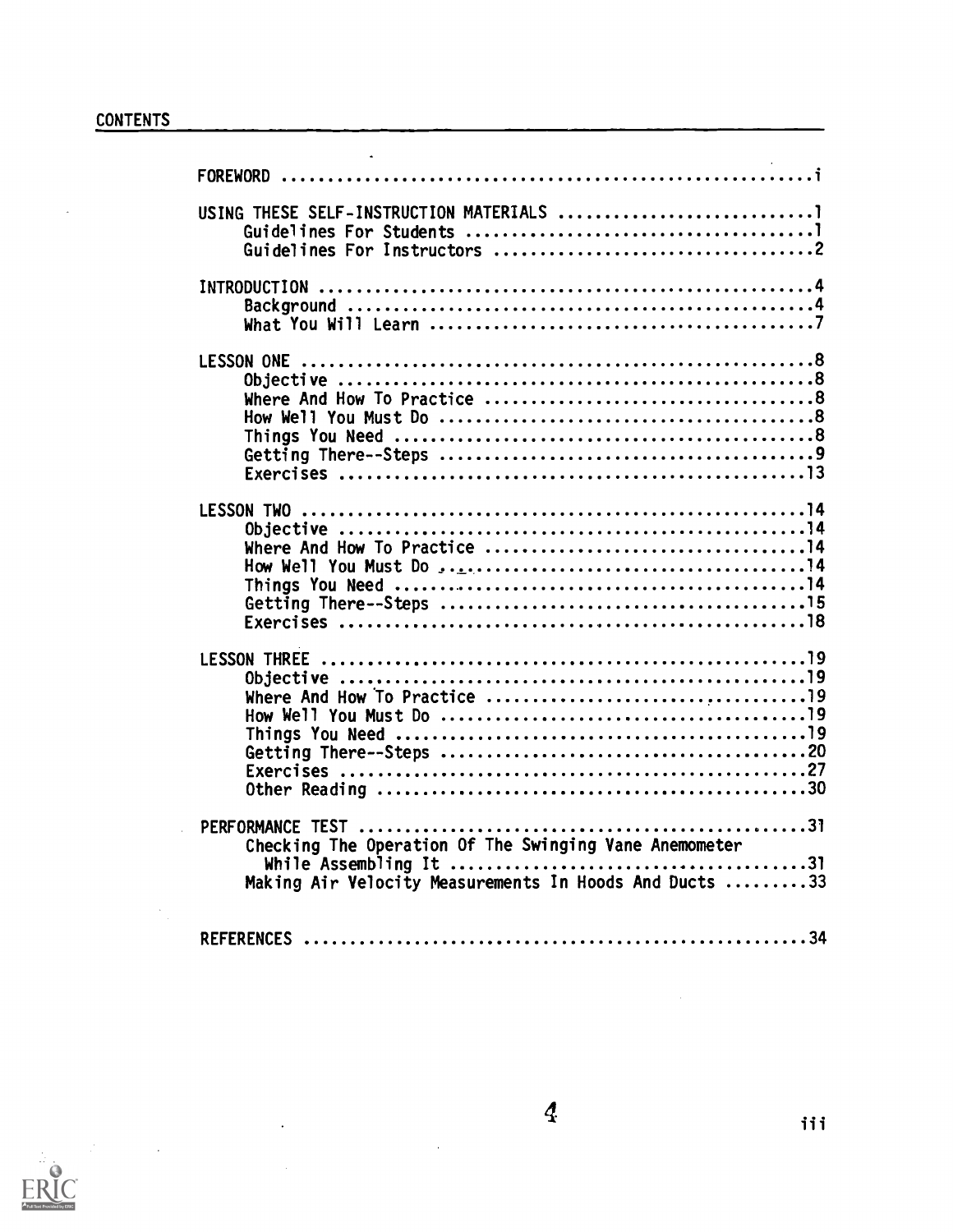This selection learning package or module is designed to nung seba allow we tudents and instructors flexibility of use. Although<br>primed% - tended for use in existing training programs, the mod, the used by anyone interested in learning new skills or the model of the used by anyone interest of  $\sim$ per prese, addrest.\_ should m materials in this book. tended for use in existing training programs, the d ones. Therefore, two sets of guidelines are set addressed to students and the other set Istructors. First, find out how you, the student,

## GUIDELINES FOR STUDENTS

| Take the<br>Performance<br>Test as a<br>pretest. | When you pick up this book and work through it,<br>your goa! will not be a letter grade or a high<br>score on an exam. Instead, you will work to<br>develop skills that you can measure. You will<br>not have to worry about how we'll someone else is<br>doing. Before you start work on this module, you<br>should, first, find out if you have sufficient<br>skills to start training by reading through the<br>section called PERFORMANCE TEST. If you think<br>you can do all or most of the items in this test,<br>ask your instructor to obtain the necessary<br>equipment and supplies. You should have some<br>working knowledge of science, but you do not need<br>special preparation in mathematics or physics.<br>Other than knowing how to orient the Pitot, dif-<br>fuser, and static pressure probes of the swinging<br>vane anemometer to make measurements within the<br>accuracy of the instrument, you do not have to<br>have specialized skills to enter training in this<br>module. The basic skills for using the instru-<br>ment are included in the module. You will not be<br>able to design or evaluate, but only collect, air<br>velocity data in industrial hoods and ducts.<br>Measurement and calculation of total pressure<br>using velocity pressure and static pressure data<br>may be covered by your instructor at his or her<br>discretion. |
|--------------------------------------------------|----------------------------------------------------------------------------------------------------------------------------------------------------------------------------------------------------------------------------------------------------------------------------------------------------------------------------------------------------------------------------------------------------------------------------------------------------------------------------------------------------------------------------------------------------------------------------------------------------------------------------------------------------------------------------------------------------------------------------------------------------------------------------------------------------------------------------------------------------------------------------------------------------------------------------------------------------------------------------------------------------------------------------------------------------------------------------------------------------------------------------------------------------------------------------------------------------------------------------------------------------------------------------------------------------------------------------------------------------------------------------------|
| Work on parts<br>you need to<br>practice.        | If you do everything well, according to the cri-<br>teria in the Performance Test guidelines, you<br>will not need to spend time working on this<br>module. If after taking the Performance Test you<br>discover there are parts you need to practice,                                                                                                                                                                                                                                                                                                                                                                                                                                                                                                                                                                                                                                                                                                                                                                                                                                                                                                                                                                                                                                                                                                                           |



follow the key to each item in FOR FURTHER STUDY.

1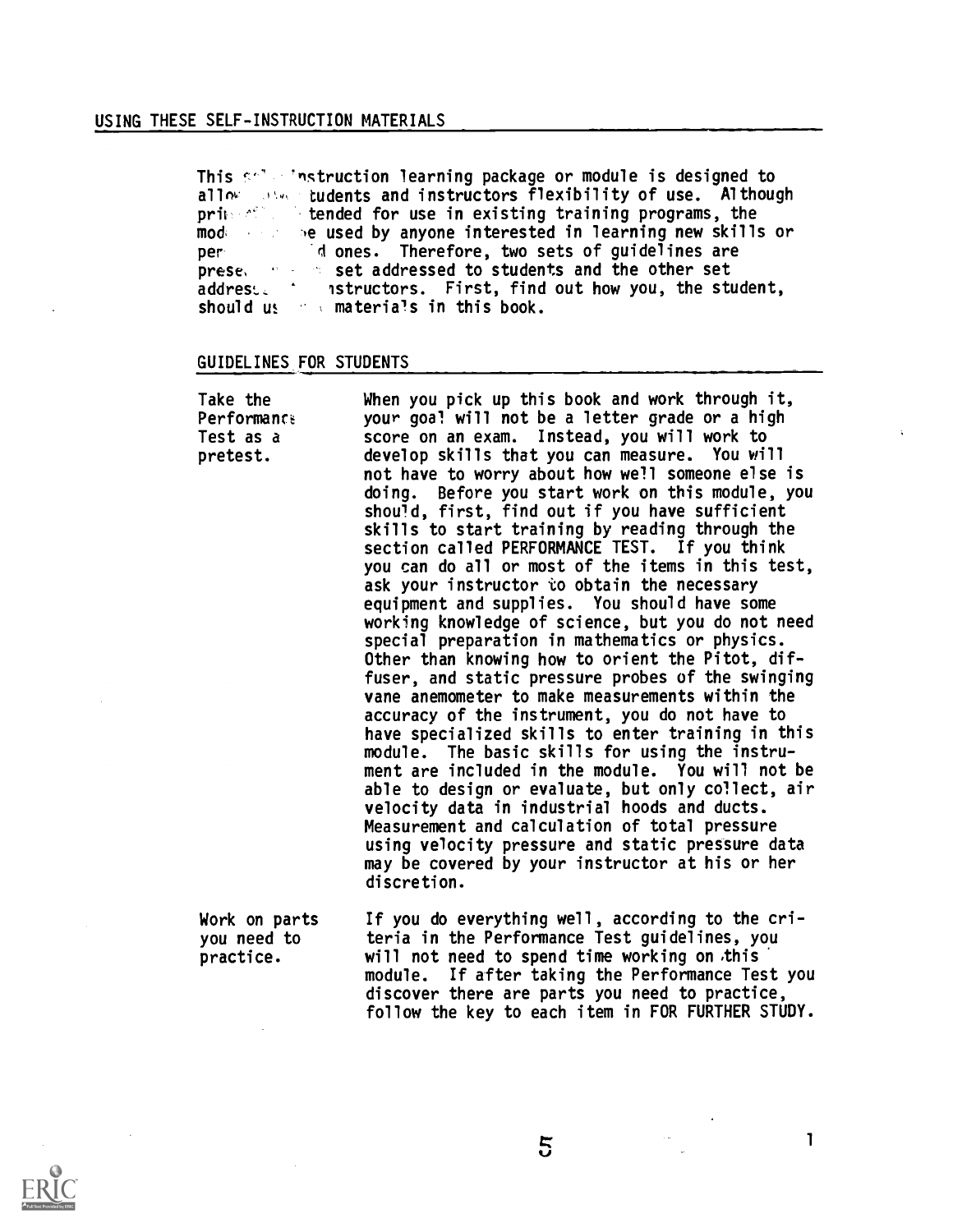| Work straight<br>through each<br>lesson in the<br>order pre-<br>sented. | Should you decide to completely work through this<br>module, begin with the INTRODUCTION and go<br>straight through each of the three lessons. The<br>lesson begins with the OBJECTIVE of the training.<br>Follow the instruction for each part in the order<br>presented. Practice each step in a lesson until<br>you can do it according to the criteria stated<br>for the step. At the end of a lesson, do the<br>EXERCISES. When there are audiovisuals listed at<br>the end of a lesson, ask your instructor for help<br>in obtaining them. |
|-------------------------------------------------------------------------|--------------------------------------------------------------------------------------------------------------------------------------------------------------------------------------------------------------------------------------------------------------------------------------------------------------------------------------------------------------------------------------------------------------------------------------------------------------------------------------------------------------------------------------------------|
| Take the                                                                | Finally, after you have mastered all of the exer-                                                                                                                                                                                                                                                                                                                                                                                                                                                                                                |
| Performance                                                             | cises in each lesson, ask your instructor to watch                                                                                                                                                                                                                                                                                                                                                                                                                                                                                               |
| Test as a                                                               | you do each item in the Performance Test. The                                                                                                                                                                                                                                                                                                                                                                                                                                                                                                    |
| posttest.                                                               | items in the Performance Test are intended for                                                                                                                                                                                                                                                                                                                                                                                                                                                                                                   |

use as a posttest to evaluate the quality of your performance. Turn now to the Performance Test.

# GUIDELINES FOR INSTRUCTORS

Approach The approach of these materials is to provide the student with the skills to accomplish all of the objectives at a satisfactory level of skill. The modules use instrumentation commonly found in technical laboratories. You may find that the instrument(s) found in this module differ from those you have available. You may need to write supplementary instructions to point out the equipment differences. The skills tested on the Performance Test are designed for use with any make and model of instrumentation.

Independent Students can work independently and at their own<br>Study bace. Depending on the time frame you set for pace. Depending on the time frame you set for completing each lesson, you may want to start a group off in each lesson with a demonstration and informal presentation.

As a Labora-<br>
The Alternatively, you may choose to use this module<br>
tory Workbook as a laboratory workbook in a structured laboraas a laboratory workbook in a structured laboratory session. With this option, you may allow students greater access to your assistance, especially in watching them perform the pre- and posttest portions of the training.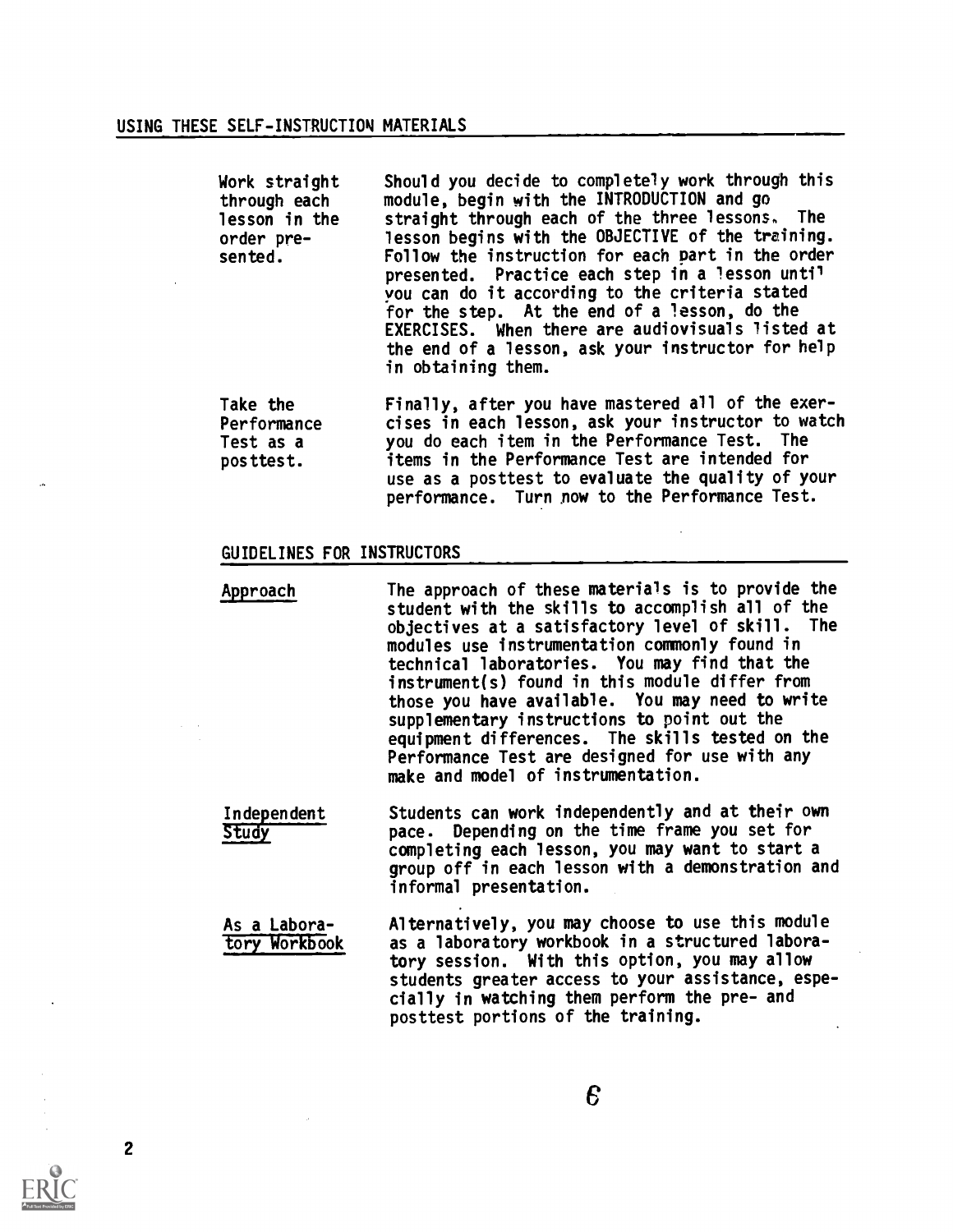# USING THESE SELF-INSTRUCTION MATERIALS

| General<br>Instructions         | Read through each lesson to anticipate what equip-<br>ment and supplies you will need to make available<br>for students to use. A!so, order any audio-<br>visuals or reading materials you think may<br>present a complementary perspective to the<br>training in this module. Use the items in the<br>Performance Test as the minimum requirements for<br>gauging successful completion of the training. |  |
|---------------------------------|-----------------------------------------------------------------------------------------------------------------------------------------------------------------------------------------------------------------------------------------------------------------------------------------------------------------------------------------------------------------------------------------------------------|--|
| <b>Specific</b><br>Instructions | So that students can work with simple hoods and<br>ducts, set up a couple of simple systems<br>incorporating 6-, 8-, 10-, or 12-inch-diameter<br>ducts and squirrel cage fans each capable of<br>delivering 2,000 cfm.                                                                                                                                                                                    |  |
|                                 | Schedule time for students to work with slot<br>hoods, laboratory hoods, and paint spray booths<br>at the chemistry labs and industria! shops in<br>your facility or institution. Select ventilation                                                                                                                                                                                                      |  |

data only.

readings they report.

systems at these locations that are routinely

evaluated. The student will not be required to select measuring points or to drill holes since the student will be limited to collecting airflow

Closely observe the measurement techniques employed by each student as a gauge in

determining the accuracy of the air velocity



3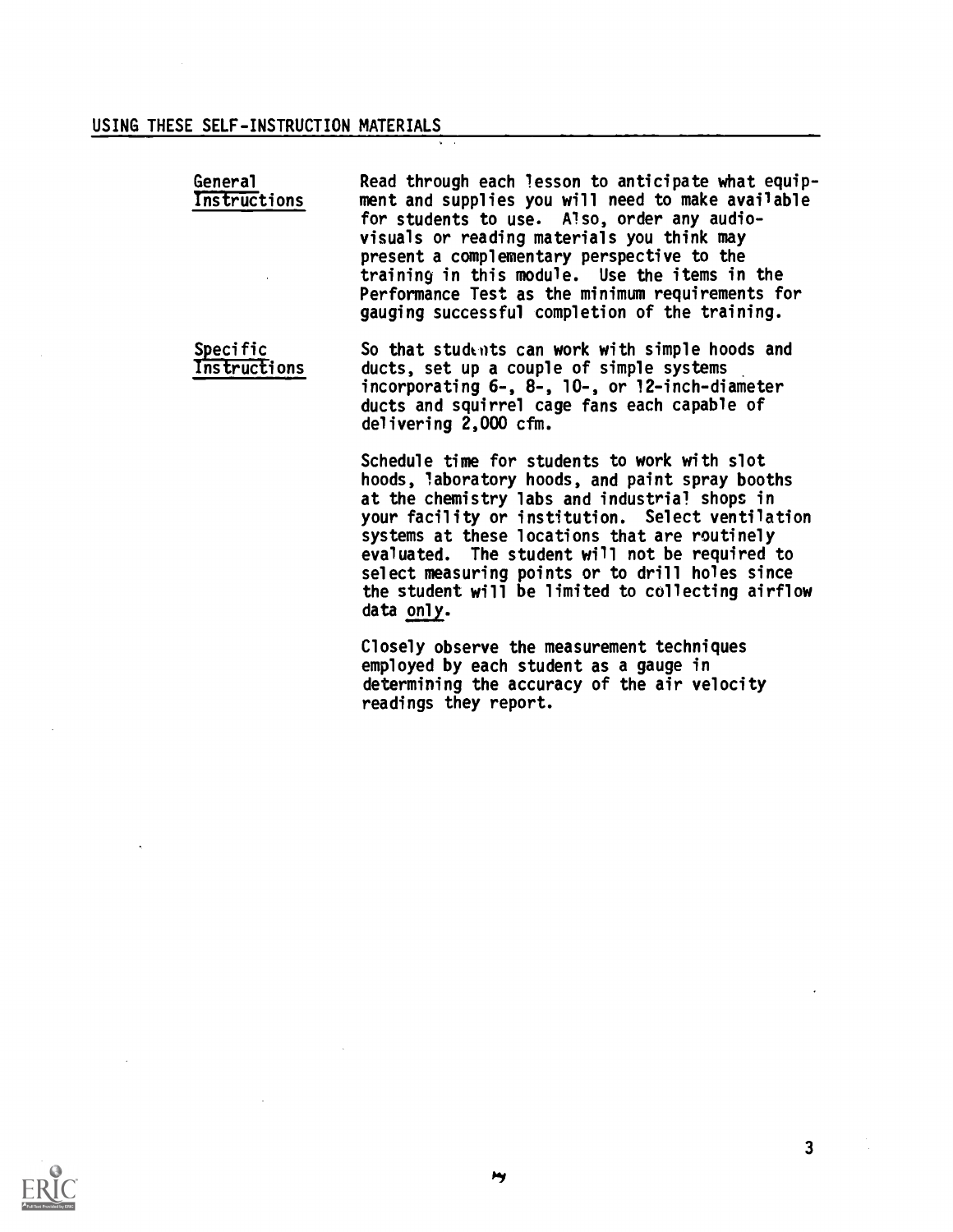#### BACKGROUND

Performing airflow measurements in local exhaust ventilation systems is a necessary aspect of evaluating how well potentially harmful airborne contaminants are removed from the point at which they are generated. The Occupational Safety and Health Administration, U.S. Department of Labor, has determined that use of a local exhaust ventilation system is the primary engineering method for controlling airborne contaminants that are produced by, or result from, industrial processes.

There are two categories of ventilation systems: general and local exhaust. General ventilation is the supply and/or removal of air with respect to a large area, room, or building. This category of ventilation has two purposes: (1) to dilute contaminated air with clean air in an effort to remove nuisance odors and dust, and (2) to prevent acute discomfort or injury that may be caused by<br>extremes in temperature and humidity. Most air-conditioning extremes in temperature and humidity. (heating and cooling) ventilation systems are considered general ventilation systems.

Local exhaust ventilation is employed in industrial facilities or chemistry laboratories to control the dispersion of airborne contaminants, including dusts, fumes, mists, vapors, and gases produced during, or resulting from, a manufacturing or production process. In addition to air movers, ductwork, and air filters common to both categories of ventilation systems, the local exhaust ventilation system also includes a hood. A hood is an extension of the duct used to: (1) contain the dispersion of a contaminant generated within the hood, and includes enclosed devices such as the laboratory hood, glove box, and paint spray booth; and (2) capture the airborne contaminant as close to the point of generation as possible to draw it into the ventilatioa system. This latter use of hoods includes such devices as slot hoods, canopy hoods, movable hoods, and downdraft hoods.

To measure the efficiency of a ventilation system, airflow characteristics are determined, including air velocity, capture velocity, and static pressure. Air velocity is the speed of air moving through the system. Capture velocity is the speed of air required to transport an airborne contaminant away from its source and into the local exhaust ventilation system via the hood. Static pressure is the pressure in inches of water exerted by air flowing against the inside walls of ducts. Instructions on how to collect air velocity, capture velocity, and static pressure data are included in the module.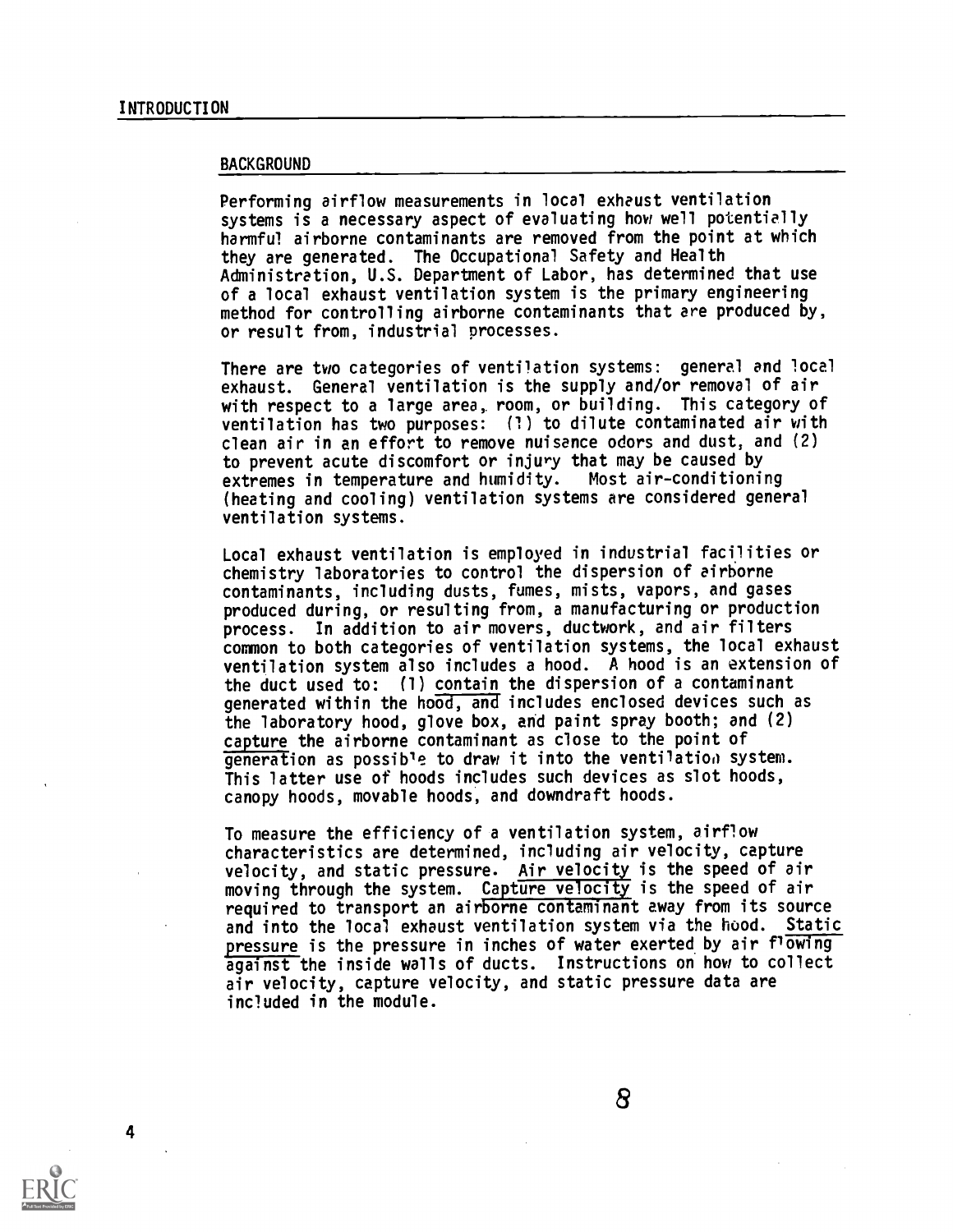By using standard airflow data for different sizes and shapes of hoods and types of contaminants, the minimum air velocity can be calculated. If the air velocity at the entry point of the hood or at the point at which the contaminant is generated is lower than required or has dropped since it was last checked, other points in the system are checked. If dust and dirt accumulate on the walls of ducts or in bends or curves of ductwork, the system's overall efficiency will decline. To determine if the lower-than-required face velocity or capture velocity is due to a design flaw or a maintenance problem, airflow measurements are taken at selected points along the ductwork.

Several airflow instruments are available; some are more routinely used than others. In the following table, the instruments and their purposes are provided.\*

| Instrument                                            | Purpose                                                    |
|-------------------------------------------------------|------------------------------------------------------------|
| Smoke tubes <sup>1</sup>                              | Visualization of airflow patterns                          |
| Rotating vane <sup>1</sup><br>anemometer              | Measures air velocity                                      |
| Vane anemometer <sup>?</sup>                          | Measures air velocity and static<br>pressure               |
| $\theta$ Heated wire anemometer <sup>1</sup>          | Measures air velocity, static pressure,<br>and temperature |
| Pitot tube <sup>2</sup>                               | Measures total, velocity, and static<br>pressure           |
| Manometer <sup>2</sup>                                | Measures total, velocity, and static<br>pressure           |
| Aneroid gauge <sup>Z</sup><br>$\mathsf{[magnehelic]}$ | Measures total, velocity, and static<br>pressure           |

)Instruments are usually used to test airflow outside of the ventilation system.

2Instruments are usually used to make measurements inside ducts.



<sup>\*</sup>NIOSH, The Industrial Environment--Its Evaluation & Control, 1973, p. 585.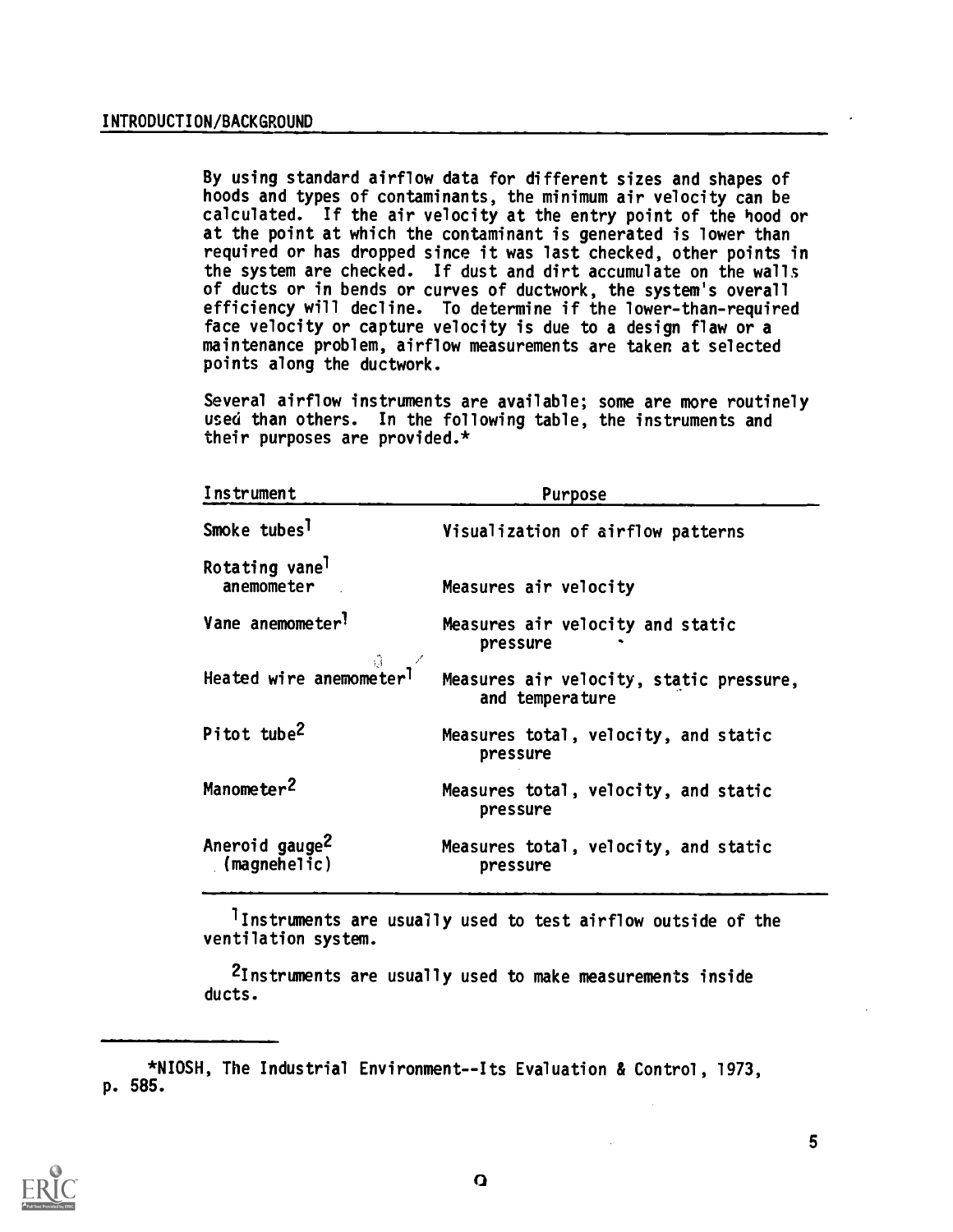6

Two basic types of instruments are available that can be used to measure air velocity and static pressure: the swinging vane anemometer and the heated wire, or thermoanemometer. The latter instrument is more accurate and easier to use at low airflows. However, since it is unknown how many of the older mechanical anemometers are still in use, instructions on the use of the swinging vane anemometer are included.

بتدائين

 $\frac{1}{\log n}$  .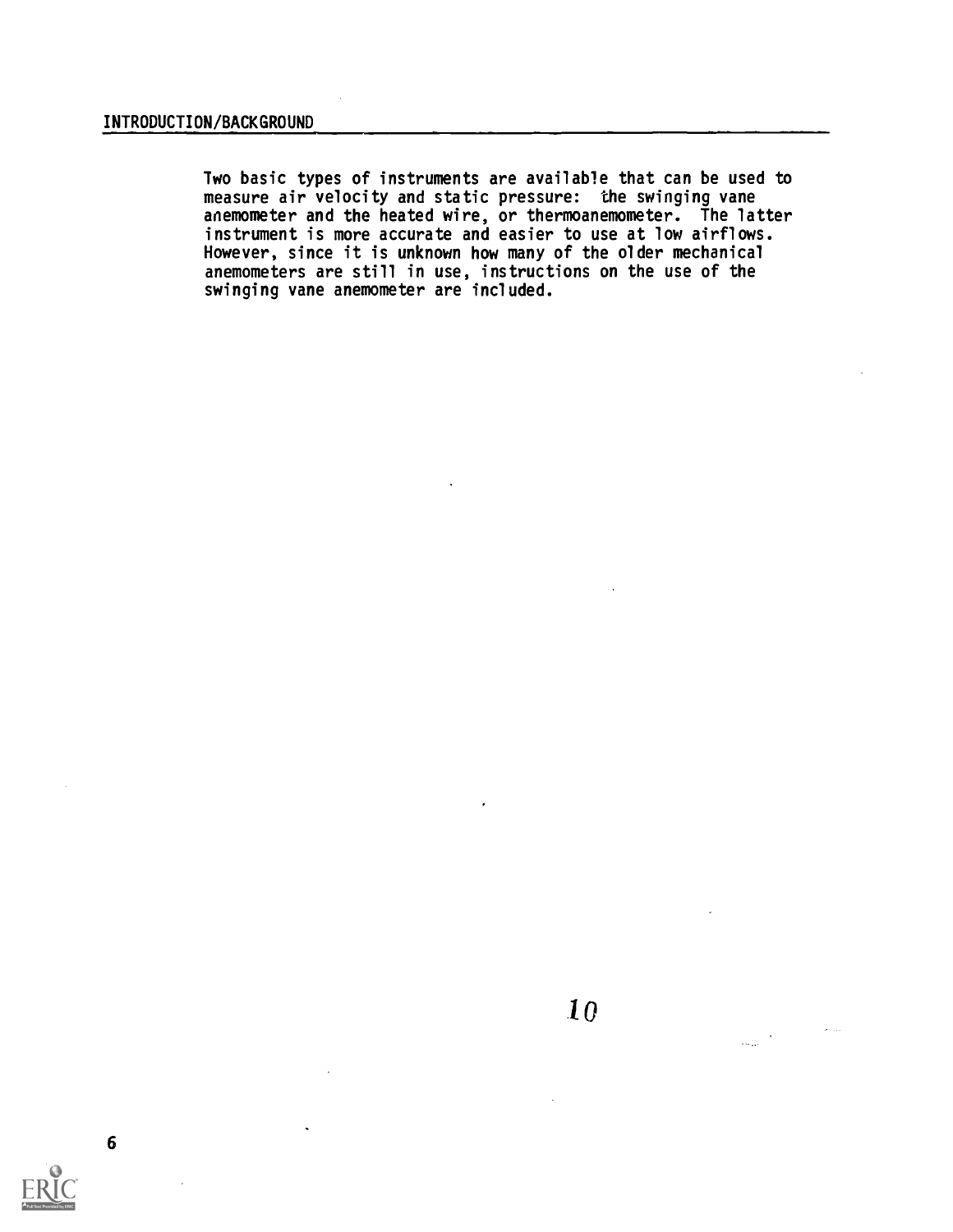# WHAT YOU WILL LEARN

When you finish working through the steps and exercises in this module, you will be able to measure air velocity in enclosed hoods, slot hoods, and at designated measurement points in ductwork of local exhaust ventilation systems.



You will learn these aspects about the swinging vane anemometer in three lessons:

o Lesson One

You will be able to name each part of the swinging vane anemometer and describe its function.

o Lesson Two

You will be able to assemble the swinging vane anemometer and check its operation.

o Lesson Three

You will be able to make velocity measurements in hoods and ducts within the measurement accuracy of the anemometer you use.

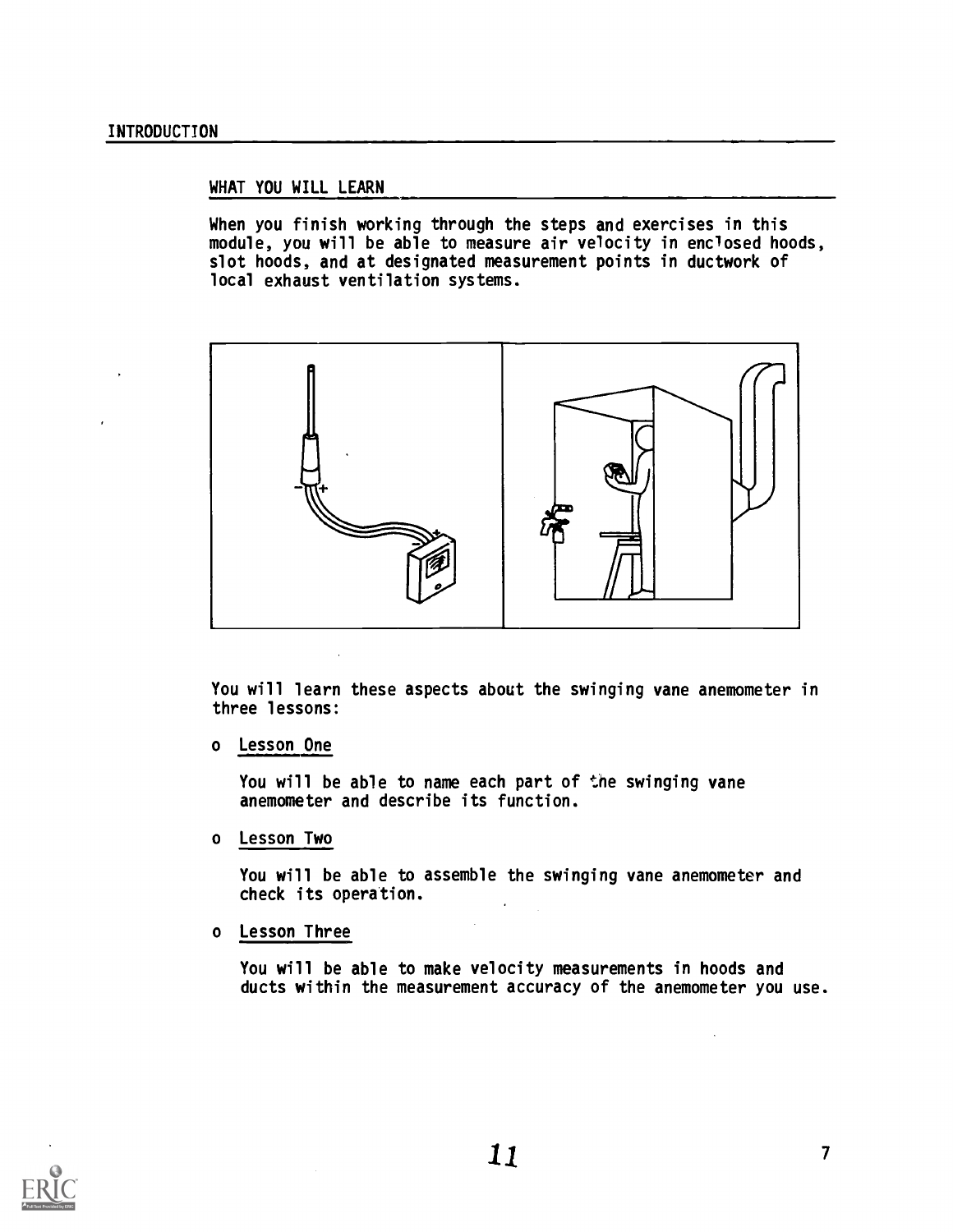#### OBJECTIVE

You will be able to name each part of the swinging vane anemometer and describe its function.

#### WHERE AND HOW TO PRACTICE

You should practice doing this lesson on a table or desk where there is room to spread out parts and also this book. Read each step before attempting to do it, and make sure you can perform the step as well as described in "How Well You Must Do." Practice labeling parts by using the diagrams in "Exercises."

#### HOW WELL YOU MUST DO

You must be able to name all the parts of the swinging vane anemometer and describe in your own words how the anemometer and its parts function.

#### THINGS YOU NEED

You will need a swinging vane anemometer and various probes and range selectors, as well as the instrument operating manual. The Alnor anemometer P-6000 is used as a model because it is similar to other types of swinging vane anemometers.\*

Instructions: Now turn to the next page and being work on Lesson One, "Getting There -- Steps."

\*Presentation of information in this module on any type or model of equipment should not be construed as an endorsement of the equipment by the U.S. Department of Education.



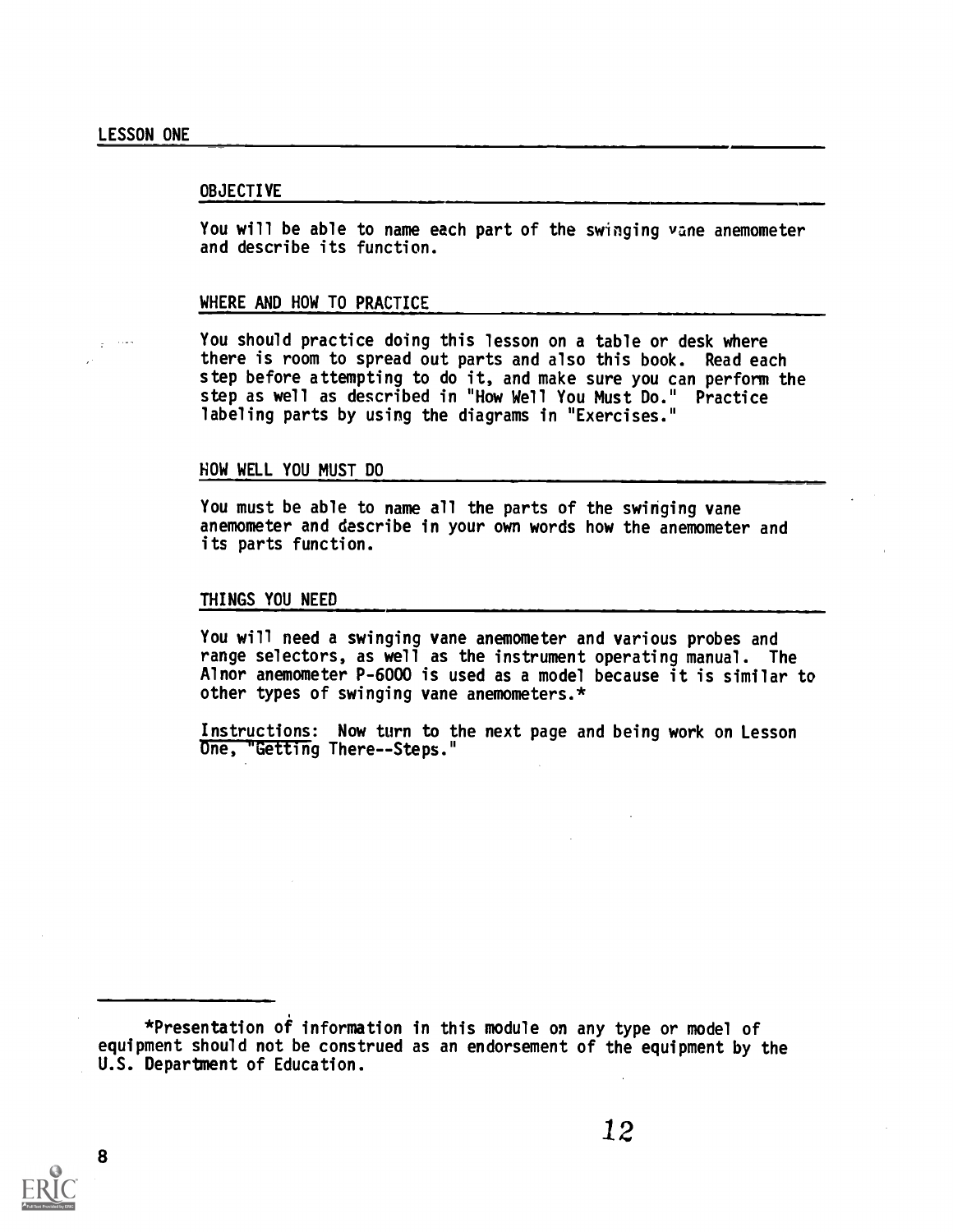#### LESSON ONE

## GETTING THERE--STEPS

Place the velometer and its accessories in front of you. Look at the scales on the meter face. Different scales are used with different probes.

The two lowest scales on the meter face are used with the static pressure probe (1):

 $o$   $0-1$  inch of  $H<sub>2</sub>0$ 

 $o$  0-10 inches of  $H<sub>2</sub>O$ 

The next scale is used with the low-flow probe (2):

o 0-300 feet/minute airflow

The next four scales are used with the Pitot (3) and diffuser (4) probes:

o 0-1,500 feet/minute airflow

o 0-2,500 feet/minute airflow

o 0-5,000 feet/minute airflow

o 0-10,000 feet/minute airflow

Probes (1), (3), and (4) are used with a range selector (5). Although the scales start at zero, that does not mean they register accurately at zero. For example, the 0-300 scale will not register airflow until 50 fpm is reached.

# STEP 1 KEY POINT 1



Different scales are used with different probes.

Ń,



**Warnt** 

 $\ddot{\mathcal{L}}$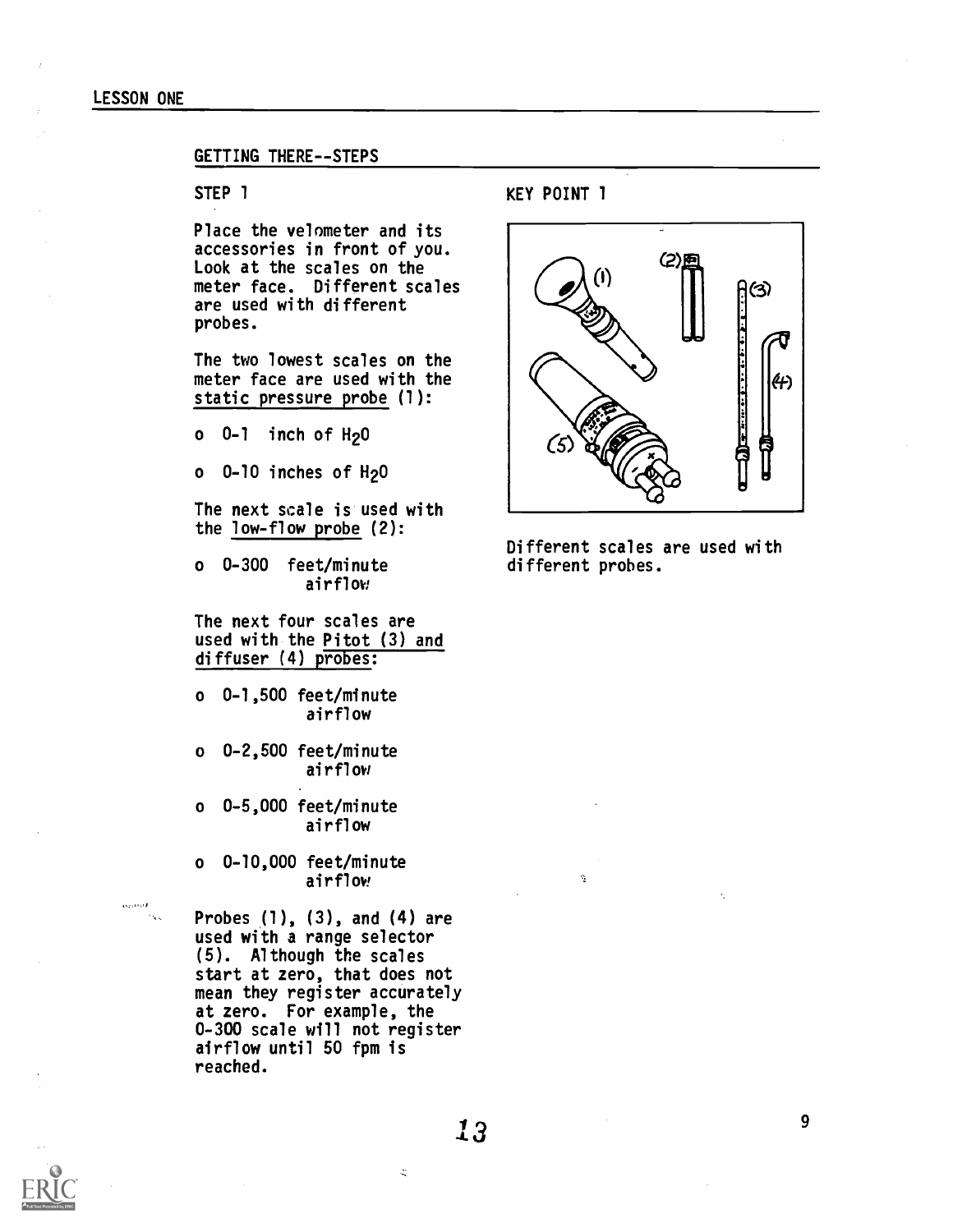The low-flow probe is used in the effective velocity measuring range of 50-300 fpm, and is particularly suited for the direct measurement of drafts in rooms or open spaces and to measure face velocities at ventilating hoods, spray booths, or similar applications. The lowflow probe connects directly to the velometer ports. Into the velometer ports. In-<br>side the probe is a filter to PROBE protect the velometer from particulate matter that may be in the air stream.

#### STEP 3

The Pitot probe is a general purpose velocity pressure measuring probe primarily suitable for making measurements at supply openings, return openings, and within ducts. It must be used with one of the range selectors.

KEY POINT 2



Low flows of 0-300 fpm are measured by the low-flow probe.

KEY POINT 3



The Pitot probe is a generalpurpose measuring probe.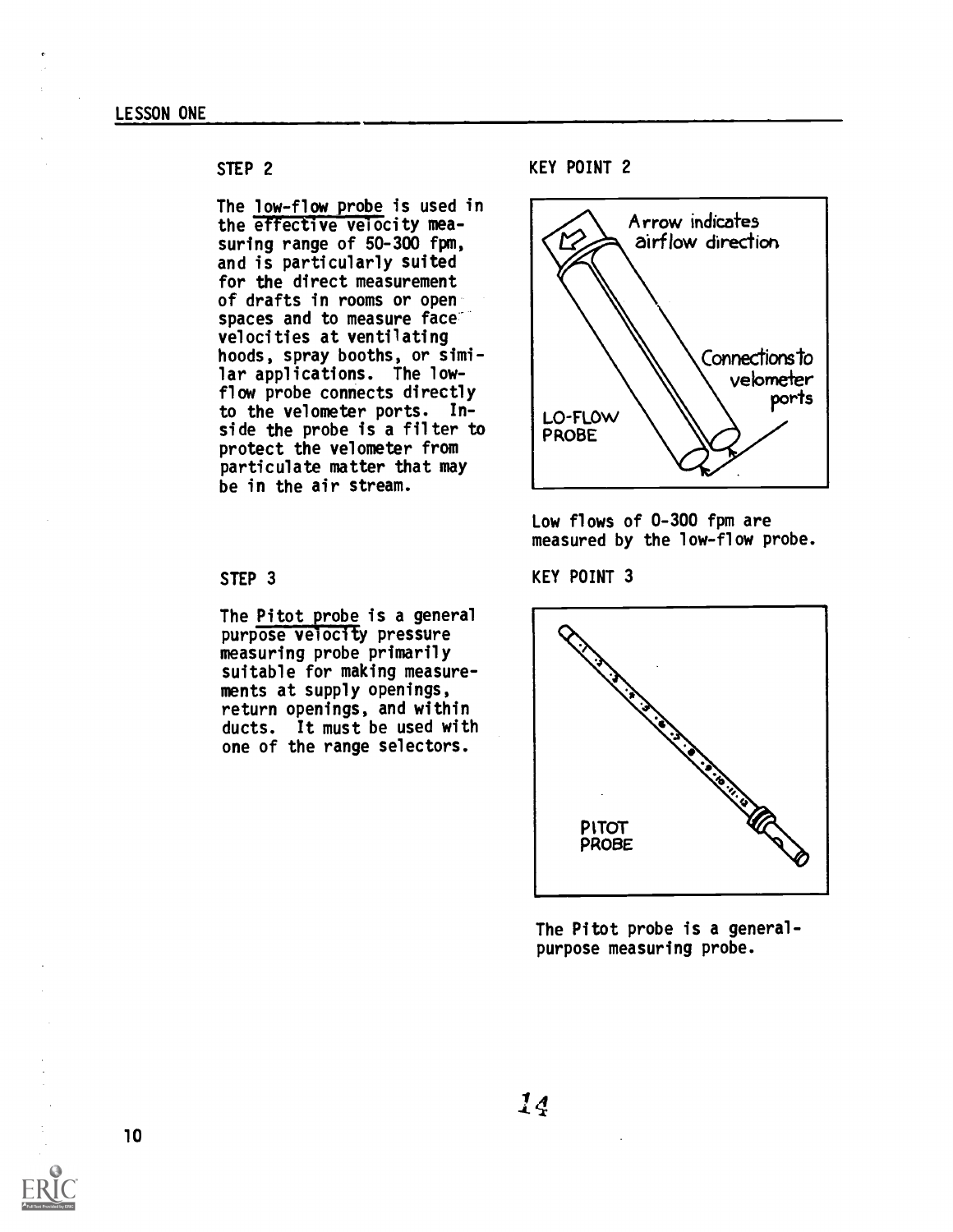The diffuser probe is primarily designed for measuring the air velocity flowing through diffuser vent grills on air supply ducts. Vanes on the probe head assist in orienting it to the airflow direction. It must be used with a range selector. A correction factor must be applied to the measurements you make in order to report accurate airflow data. The correction factor is usually supplied by the manufacturer.

# STEP<sub>5</sub>

Pick up the static pressure probe and note the rubber cup on the probe head. Press the cup down on a tabletop and quickly pull it up. The pop you hear is the release of the vositive seal that is formed. The probe is placed over a small hole on the flat or gently curved surface of a duct. Results are expressed as pressure in inches of water. It must be used with a range selector.

## KEY POINT 4



Measure air flowing through diffuser vent grills, using a diffuser probe.

KEY POINT 5



Obtain a positive seal by pressing the rubber cup against a flat surface.

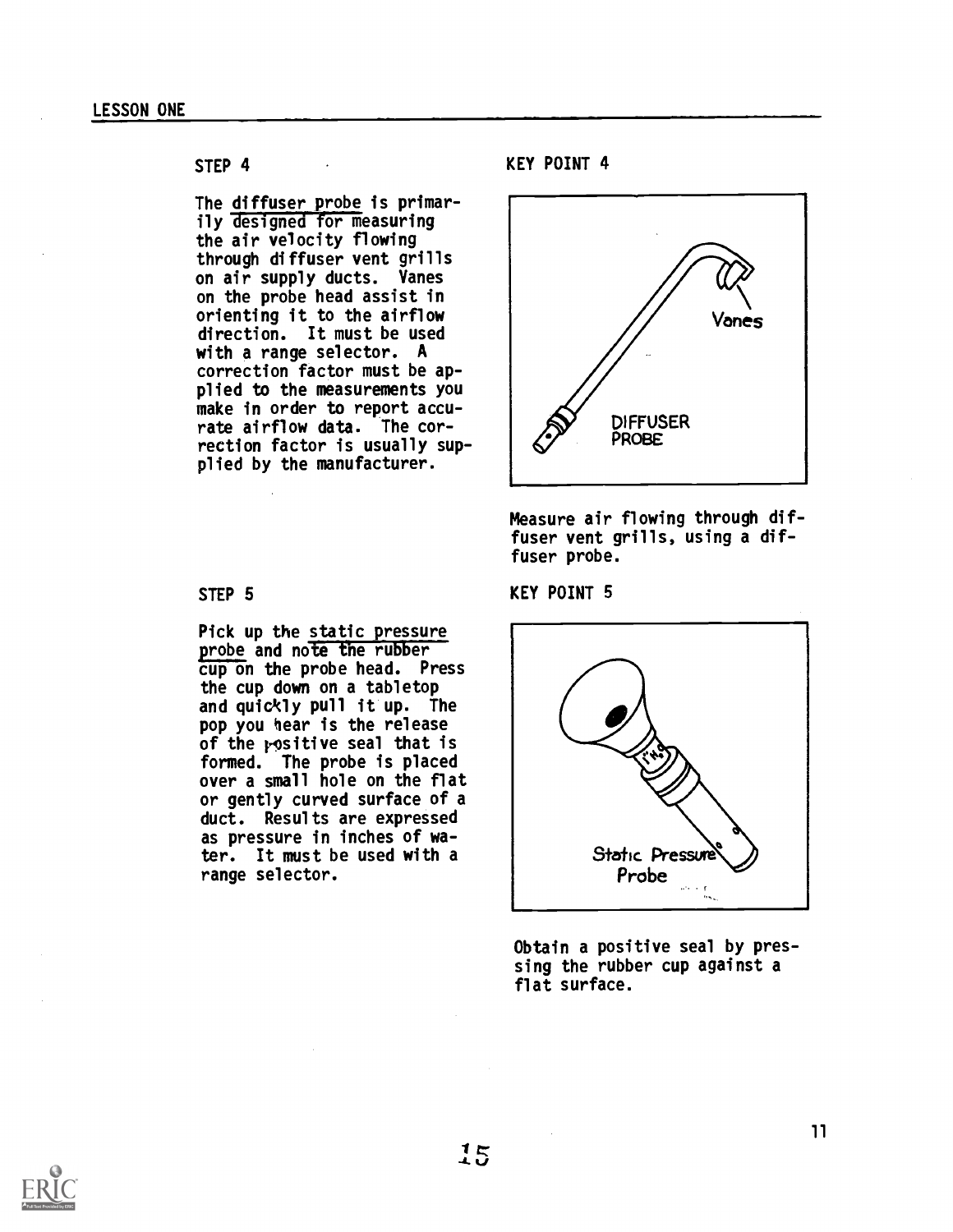Pick up the range selector. On one end, note the plug-in port (1) that accept the probes described in previous steps. On the other end are the fittings (2) that connect the range selector to the rubber connection hoses. Find the air vent button (3). Depress it for use with the diffuser and static pressure probes, and release it when the Pitot tube is used. Find the range (4) in feet per minute printed on the side of the selector. If the range selector is the same as shown in Key Point 6, slide the range selector switch (5) to the left for 1,250 fpm and to the right for 2,500 fpm.

#### STEP 7

Pick up the connection hoses, the range selector, and the velometer. Push one end of each hose onto the range selector fittings (1). Note the "+" and " $-\overline{ }$ " markings. For many air velocity measurements, the hoses must be connected as shown in Key Point 7. For static pressure measurements, the hoses must be reversed (2) when attached to the velometer:  $"+"$  to  $"-"$ and "-" to "+". Push the free ends of the hoses all the way onto the velometer fittings (3).

KEY POINT 6



Slide the range selector switch to the desired range, and either release or depress the air vent button.

#### KEY POINT 7



Insert connection hoses, using the proper polarity ("+" or "-").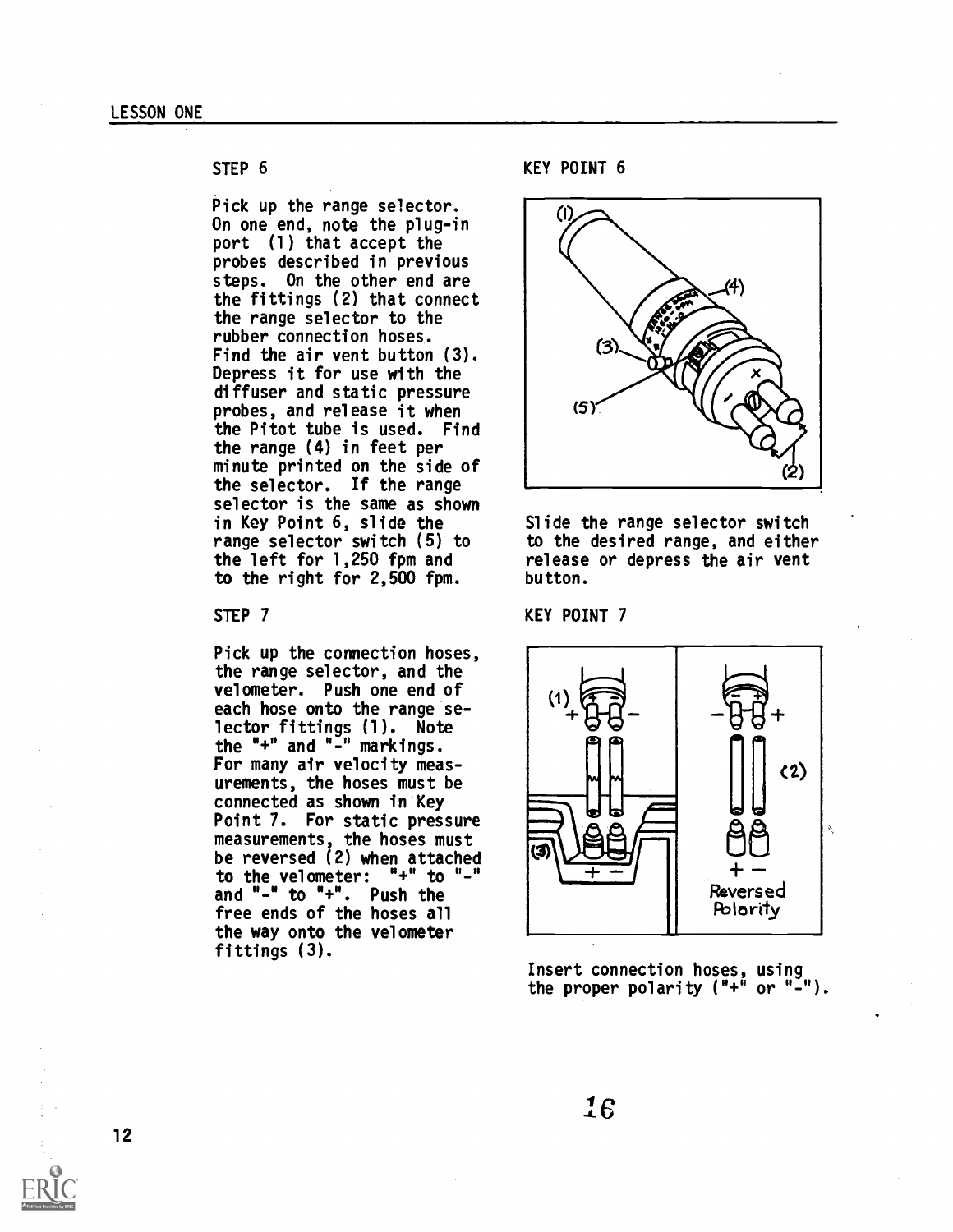# EXERCISES

Instruction 1: With the swinging vane anemometer and its accessory parts in front of you, practice naming each part and its function. Then label the following drawings to test your knowledge.



Instruction 2: When you have correctly labeled each drawing and can tell what each part does, begin work on Lesson Two.

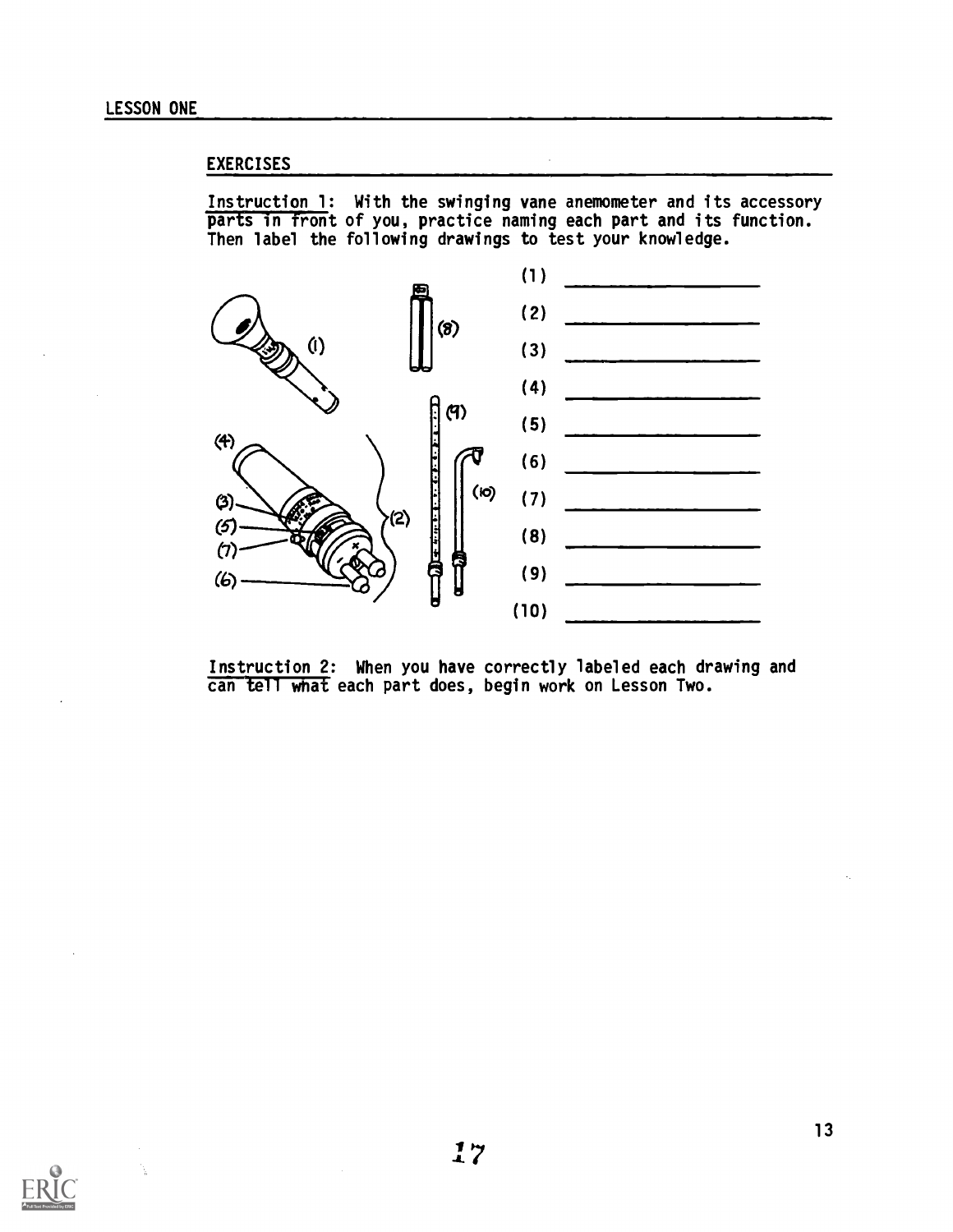#### OBJECTIVE

You will be able to assemble the swinging vane anemometer and check its operation.

in begynning

#### WHERE AND HOW TO PRACTICE

Continue using the area you selected for practicing Lesson One. Carefully read each step. If you have any question about how to perform any step in this lesson, request help from your instructor.

#### HOW WELL YOU MUST DO

You must be able to determine if the velometer needs to be recalibrated, to check the meter zeroing, to check the accessories for wear, and be able to attach all accessories so the instrument works within the accuracy stated in the manufacturer's operating instructions. These procedures should take less than 5 minutes.

#### THINGS YOU NEED

You need the same equipment as in Lesson One.

Instructions: Now turn to the next page and begin work on Lesson Two, "Getting There--Steps."

14

 $\mathcal{L} \in \mathcal{L}^{\infty}$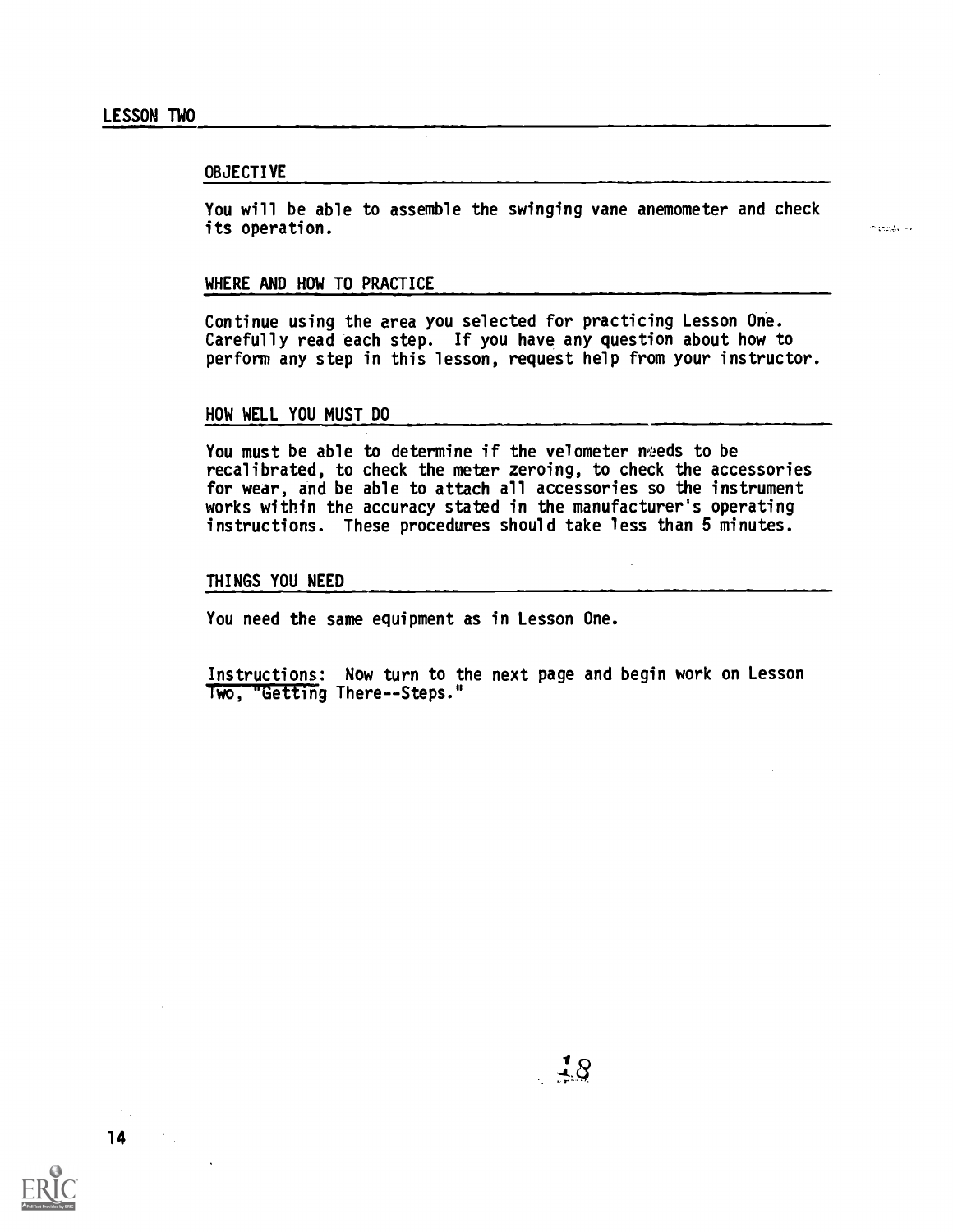#### GETTING THERE--STEPS

## STEP 1

Check the internal calibration of the velometer. Remove the range selector if you did not do it in Lesson One. Cap or tape the inlet and outlet ports. Lay the velometer down so the meter scales face upward. Turn the zero adjust (1) so that the meter reads slightly upscale from zero. Raise the velometer so that the meter is vertical and observe any change in the reading. If the needle moves over onefourth of an inch, the unit needs recalibration. Remove the tape from the ports. Blow very gently into the larger air ("+") intake orifice, moving the pointer to full scale. Watch for any sticking of the pointer as it returns downscale to zero. If the air intake port becomes clogged while making measurements, use a rounded toothpick to pick loose any accumulation of dirt or dust.

#### STEP 2

Place the velometer in a vertical position in front be closed w<br>of you. Recap or tape the instrument. of you. Recap or tape the two ports. Check the zero. The needle should rest exactly on the zero points of the scale. If the needle is not in this position, turn the zero adjustment screw on the front of the case until the pointer is on zero.

KEY POINT 1



Check the velometer for calibration and free needle movement.

## KEY POINT 2

The two velometer ports should be closed while zeroing the

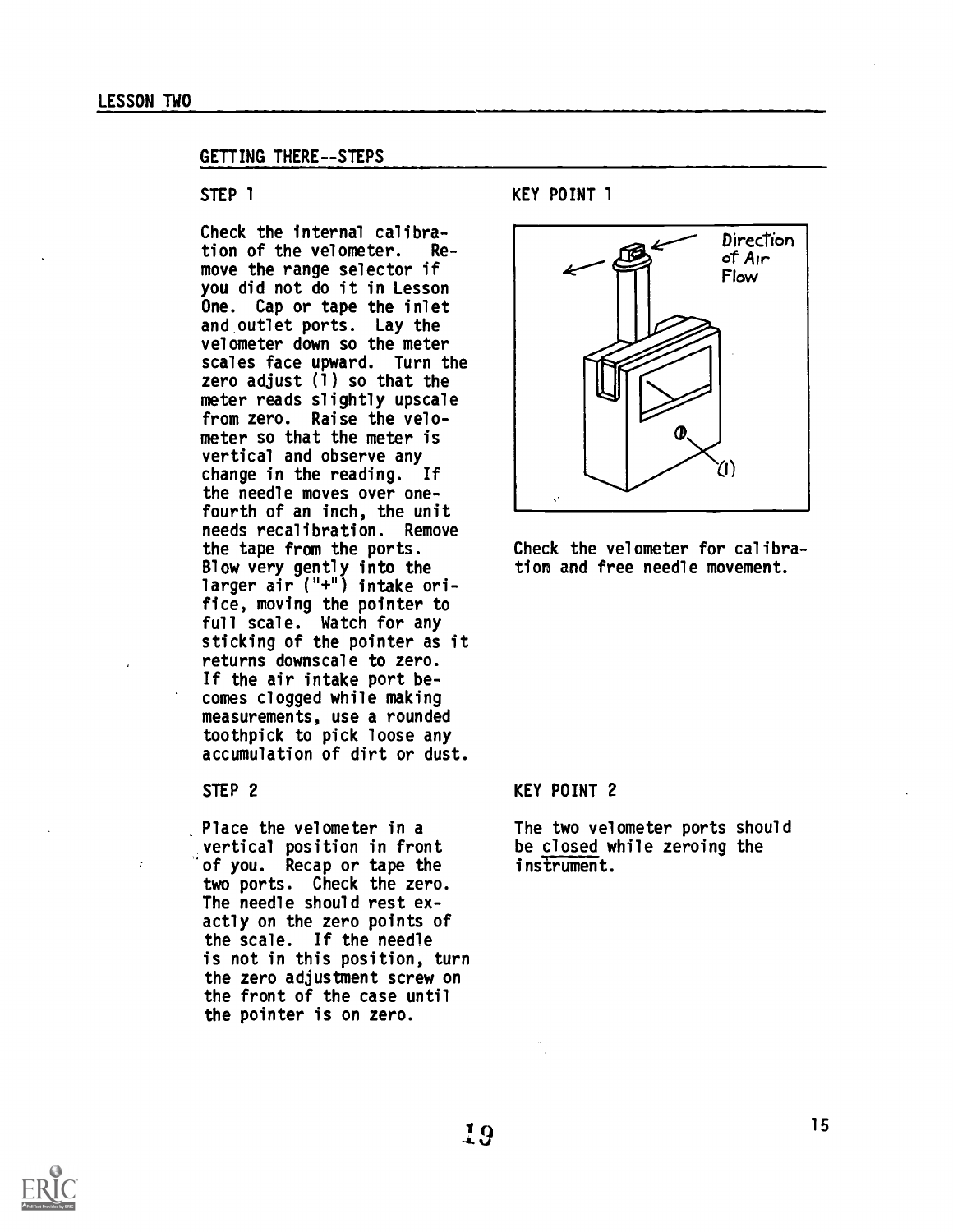Pick up the low-flow tube. The low-flow probe fits only one way onto the velometer; that is, with the arrow on the probe head pointing to the left when viewing the velometer from the front. Push the low flow tube completely onto the port fittings in the velometer.

## STEP 4

Remove the low-flow probe. Pick up the range selector. Check the tightness of the switch plate. If it is loose, tighten the "takeup" adjustment screw (1) located between the two base fittings on the switch housing assembly. When there is a noticeable effort to slide the range selector switch back and forth, the switch plate will be tight enough.

# KEY POINT 3

Since no other attachments are necessary, the velometer can now be used to make airflow measurements between 50 and 300 fpm.

### KEY POINT 4



A noticeable effort to change ranges indicates the switch plate is properly tightened.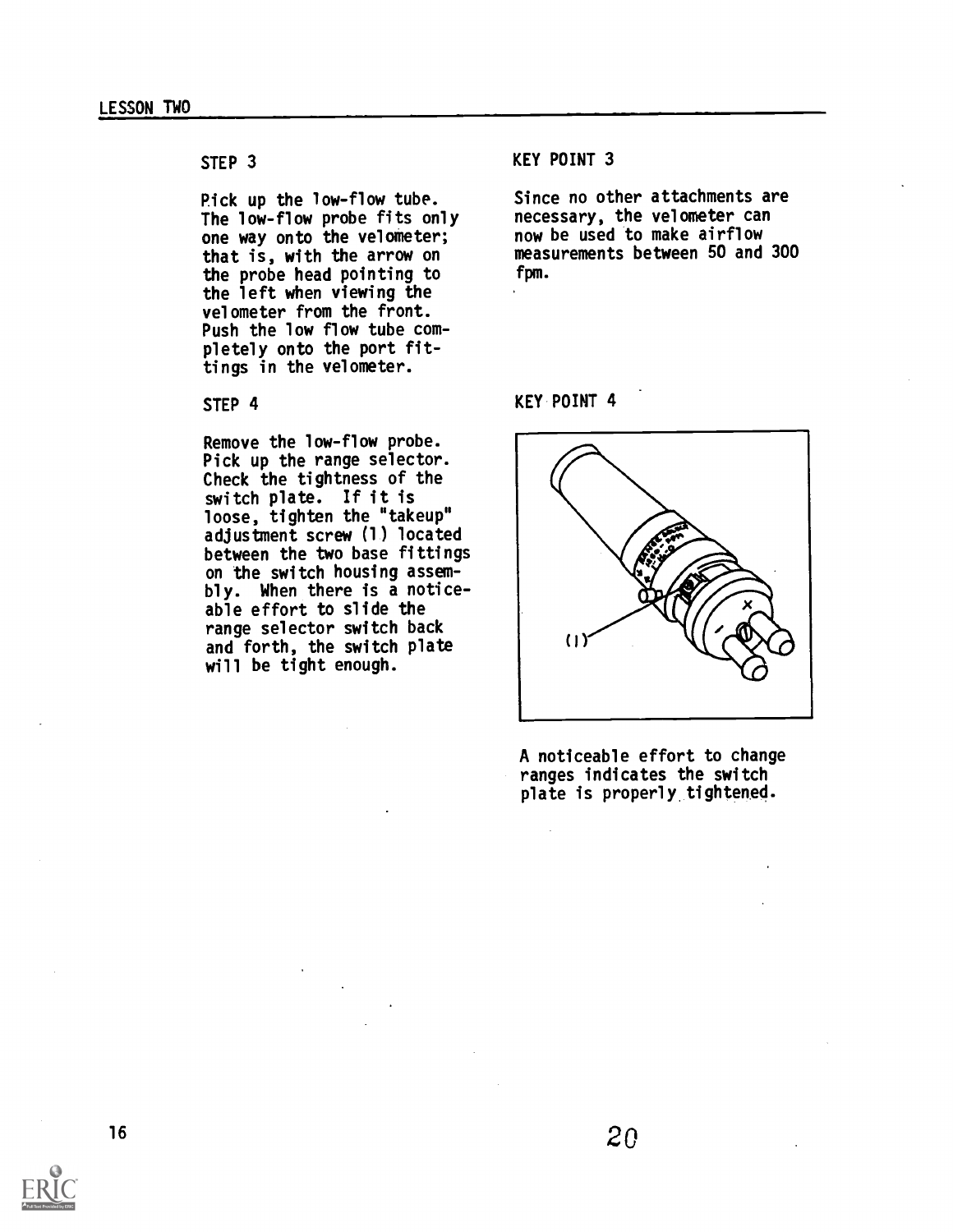# STEP<sub>5</sub>

Pick up the Pitot probe and locate the rubber 0-ring near the base. Look for cracks, determine if it fits snugly against the fitting, and check the roundness. If it needs replacement, slip the old 0-ring off and lubricate the fitting with silicone grease. Slide the new 0-ring on, making sure it is the correct size. The ring should fit snugly with little or no play from side to side.

# KEY POINT 5



The 0-ring should fit snugly, be round, and be free of cracks.

KEY POINT 6



Release the range selector air vent switch when using the Pitot tube.

# STEP 6

Insert the Pitot probe into the range selector. Push the probe down firmly until the collar of the probe rests against the face of the range selector. Attach the hoses as you did in Step 7 of Lesson One. Make sure the air vent switch is released. The velometer with Pitot tube and range selector is now ready for use.

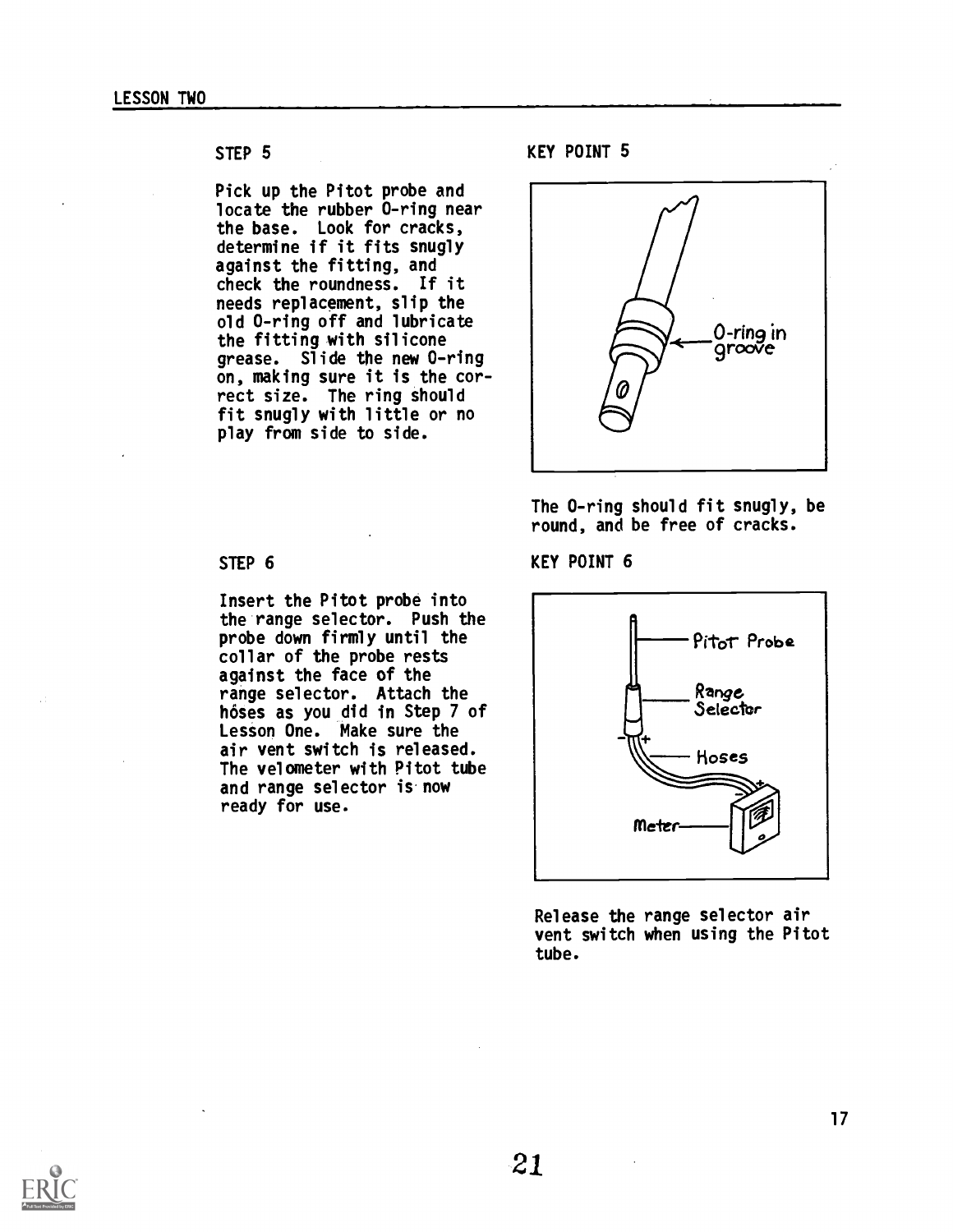## **EXERCISES**

Instruction 1: Practice setting up the velometer using the diffuser probe and range selector. (Repeat Steps 5 and 6.) Plug the diffuser probe into the range selector. Push the air vent switch button in and latch it down. The diffuser probe is now ready for use.

Instruction 2: Locate the static pressure probe, range selector, attachment hose, and velometer. (Repeat Steps 5 and 6.) Assemble these parts following the steps observed in assembling the Pitot probe and diffuser probe, except reverse the polarity of connecting tubes.

Instruction 3: Practice setting up the various combinations of probes and range selectors until you become proficient at making any combination of probes and selectors (with selector in appropriate mode for the probe). Checking the components and assembling each set of attachments should take less than 5 minutes.

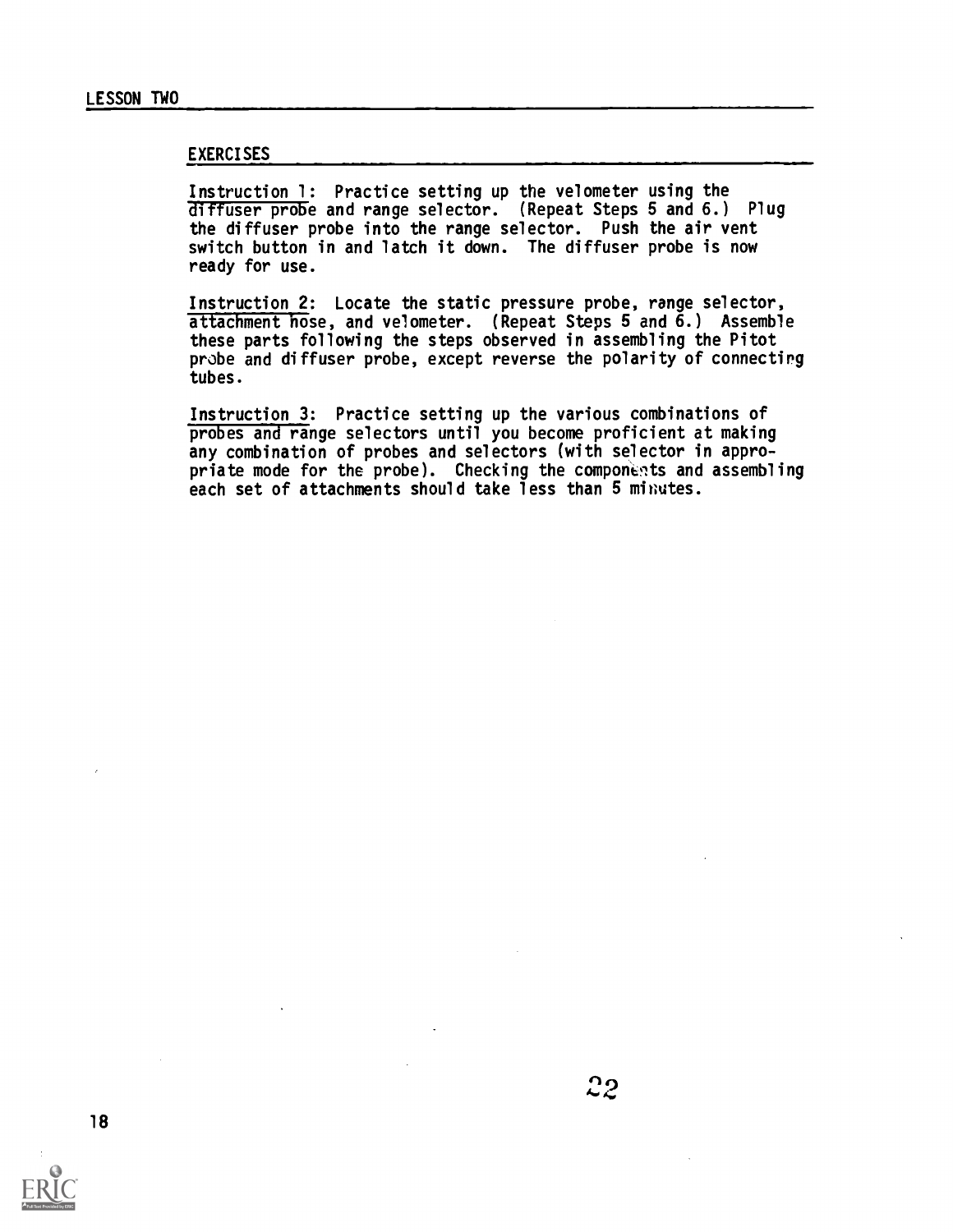#### **OBJECTIVE**

You will be able to make velocity measurements in hoods and ducts within the measurement accuracy of the anemometer you use.

#### WHERE AND HOW TO PRACTICE

Read through each step and then do the exercises. Your instructor will set up, in a laboratory or classroom, a simple local exhaust ventilation system, including ductwork and an air mover. Also, you will need to practice the steps and exercises in this lesson at additional locations. The following list identifies the type of hood or duct and the recommended practice location:

Enclosed hood -- chemistry laboratory and paint spray booth

Slot hood -- industrial shop in which plating or degreasing is performed

Ducts -- in the classroom and in industrial facilities.

Work through the exercises until you gain skill in performing each type of measurement in each type of hood or duct described in the lesson.

#### HOW WELL YOU MUST DO

You must be able to make air velocity measurements that adequately represent an average air velocity value at the entry point of enclosed hoods, measurements representative of capture velocity of slot hoods, and measurements that represent the air velocity and static pressure in a duct. You must be able to orient each anemometer probe so the air enters the probe head orifice in a direct line and not at an angle.

#### THINGS YOU NEED

In addition to the equipment you used in the previous lessons, you will need a measuring tape at least 20 feet in length.

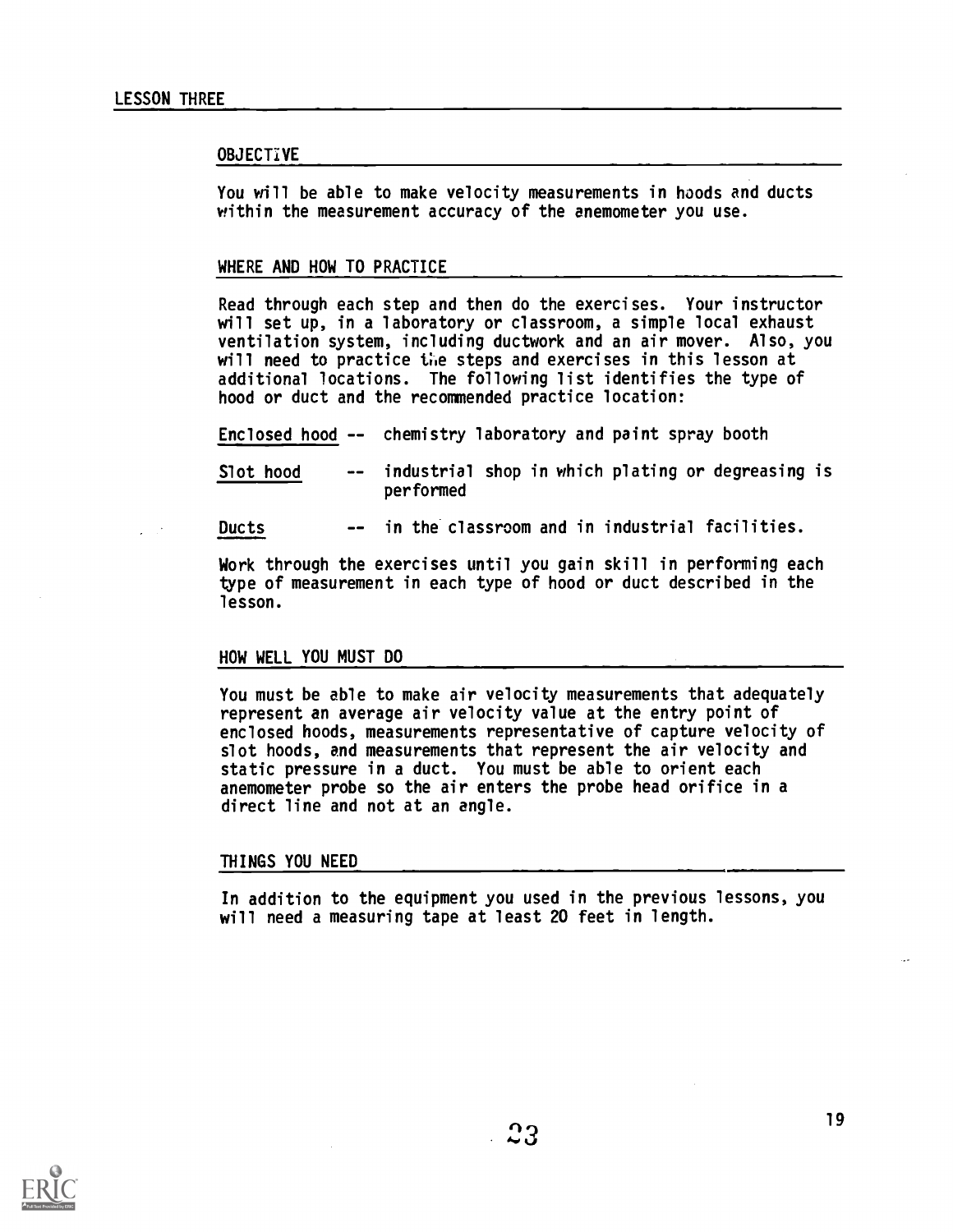### LESSON THREE

#### GETTING THERE--STEPS

# STEP 1

The purpose of the enclosed hood is to contain an airborne contaminant that is generated inside the hood. The air velocity across the face or entry point of the hood determines whether the contaminant will remain in the hood and be drawn into the exhaust ductwork.

STEP 2

Measure the height and width of the chemistry laboratory hood opening (hood face). If the hood opening is equal to or less than 9 square feet, make a minimum of nine separate readings. When the hood face is greater than 9 square feet, make one measurement for each square foot of face area.

# KEY POINT 1

The source of contamination is generated and contained inside an enclosed hood.

# KEY POINT 2



Make nine measurements for hoods equal to or less than 9 square feet; make one measurement per square foot of area over 9 square feet.

20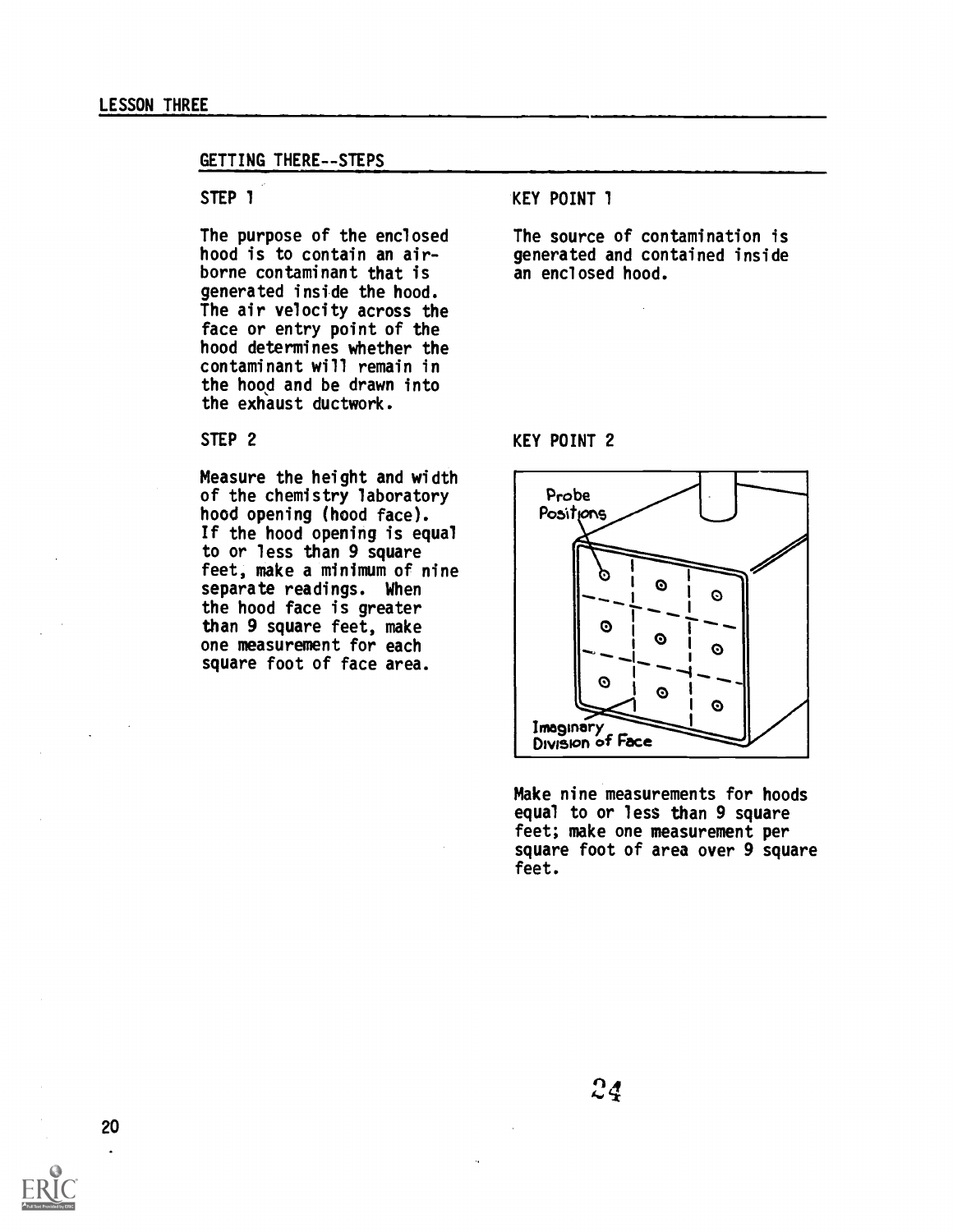For the square or rectangular hood you are measuring, determine the number of measurement points using the rule in Step 2 as a guide. Turn on the air mover in the system. You may need to use the low-flow probe if the air velocity is less than 300 fpm in a walk-in enclosed hood or booth.

STEP 4

Keeping the probe perpendicular to the direction of airflow, take readings at the center of each 1 foot square. Record the readings in feet per minute (fpm) here:

- (1) fpm (6) fpm
- $(2)$  fpm  $(7)$  fpm
- $(3)$  fpm  $(8)$  fpm
- $(4)$  fpm  $(9)$  fpm  $f$ pm
- $(5)$  fpm

\_\_\_\_\_\_\_\_\_\_\_\_\_

Add the measurements and divide by the number of measurements made. Record this average here:

fpm

# KEY POINT 3

Determine the number of measurements and prepare the instrument for measuring.

#### KEY POINT 4

Record the face velocity of the hood in linear feet per minute.

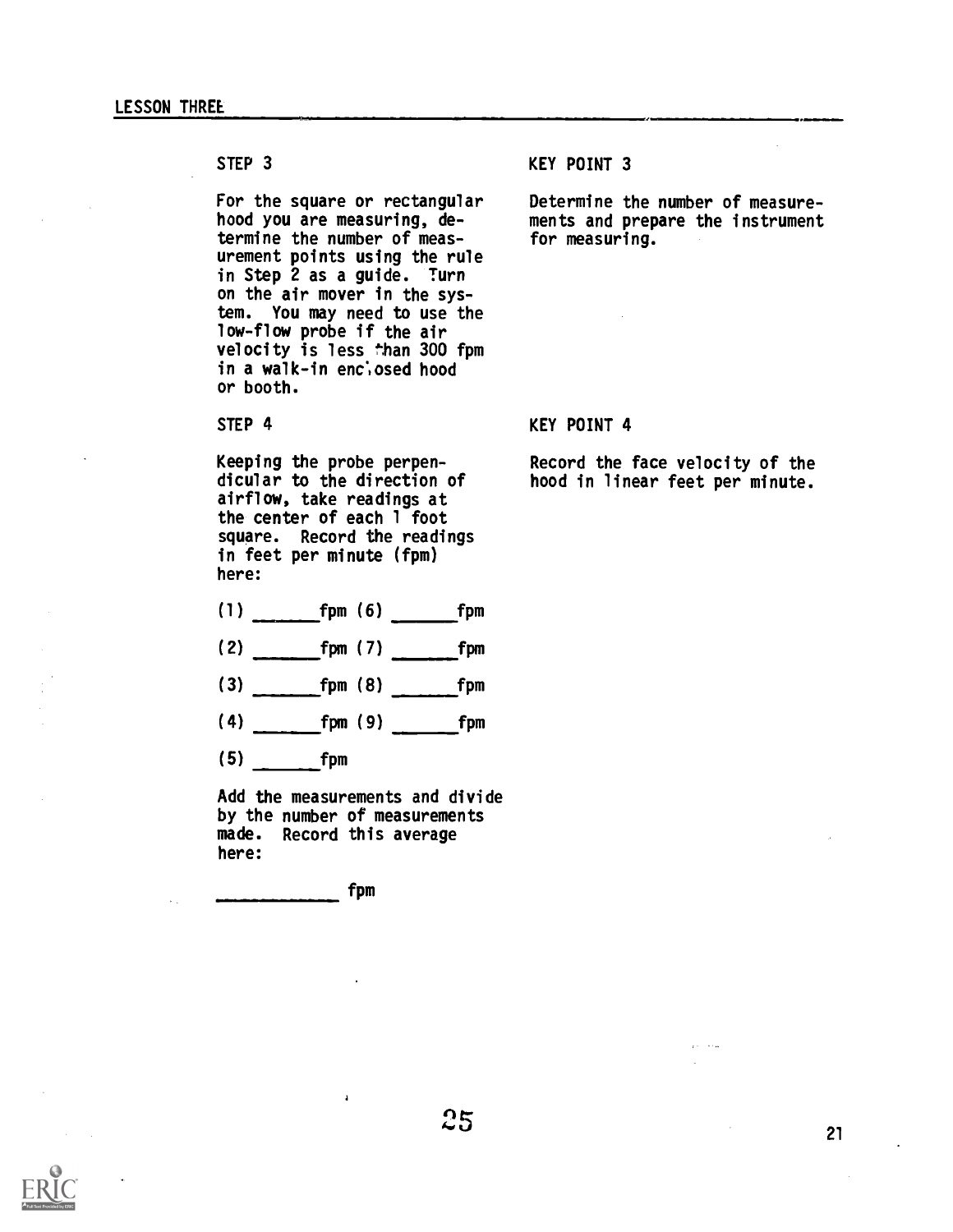# STEP<sub>5</sub>

How well a slot hood is operating can be determined by measuring its capture velocity. The capture velocity is the air velocity required to move a contaminant from outside the hcod to inside the hood.

# STEP<sub>6</sub>

Using the diffuser probe, make measurements to determine air velocity of a slot hood  $(1)$  on a tank  $(2)$ (degreasing or plating). Turn on the slot hood fan and adjust the slot opening to obtain a velocity of 2,000 fpm at the slot face.  $\bigcirc$ <br>Place the diffuser probe Place the diffuser probe into the 1250-2500 fpm range selector. Keep the probe head perpendicular to the direction of flow. Obtain readings at 3-inch intervals for each side, A through D. Record the average for each side here:

| A | fpm      |
|---|----------|
| B | fpm      |
| C | fpm<br>٠ |
| D | fpm      |

The value for side B will most likely be the lowest of the four values.

KEY POINT 5

The efficiency of the slot hood depends on its capability to pull airborne contamination into the exhaust system.

# KEY POINT 6



Average the readings for each of the four sides; side B will most likely be the lowest average.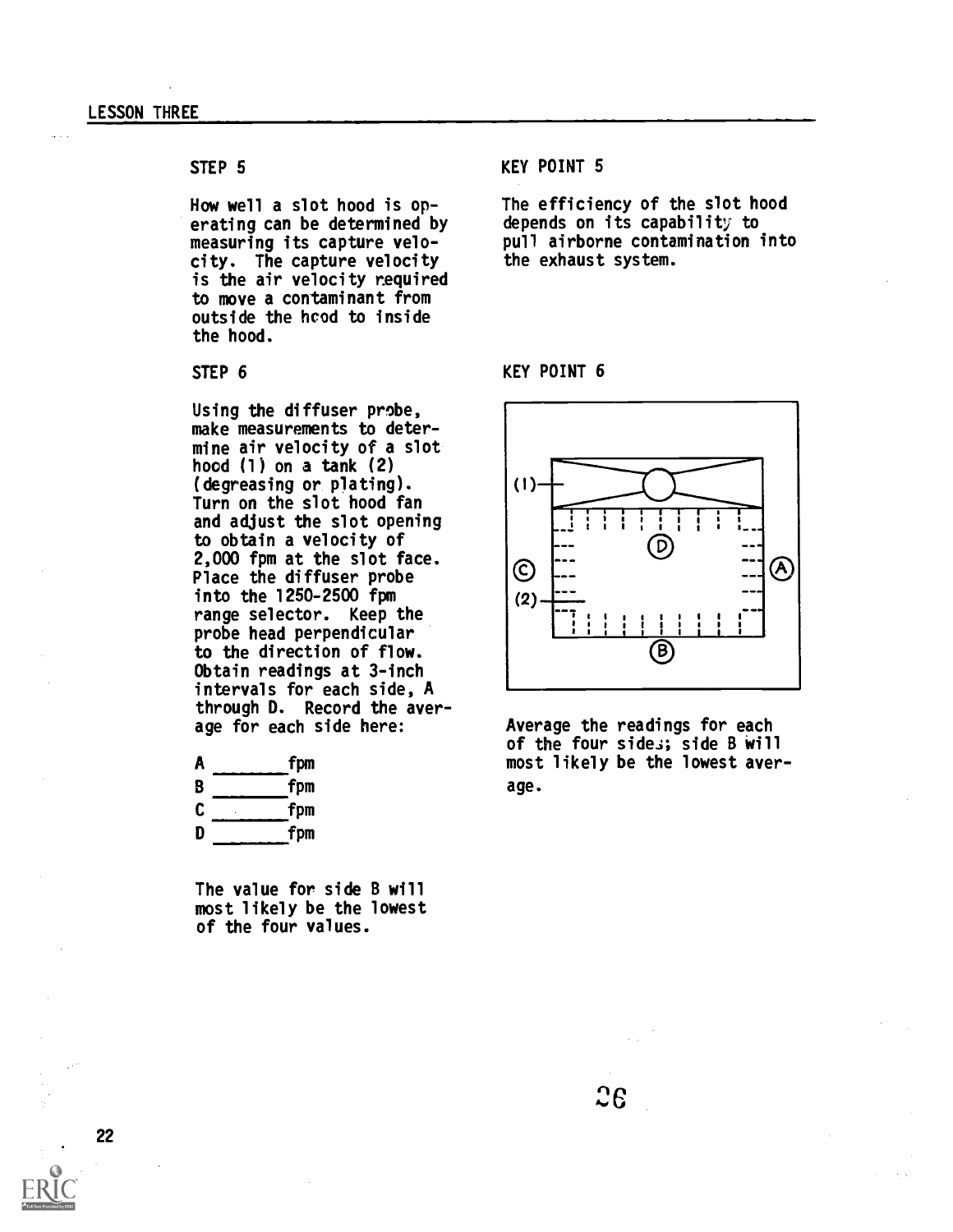The duct conveys the airborne contaminant away from the hood to a filter or air cleaner. Clean air is exhausted to the atmosphere or, in some newer local exhaust systems, is recirculated. To take air velocity measurements in a round duct, first measure the diameter of the duct in inches, and then move 10 diameters downstream (in the direction of airflow) from a fan, curve, bend, or other source of turbulence to take measurements. These measurements will help you find the holes already made in the ducts.\*

# KEY POINT 7

Select a measurement point on a round duct at least 10 diameters downstream from a source of turbulence.

\*Measurement points will be selected by the industrial hygienist or safety professional with whom you will work.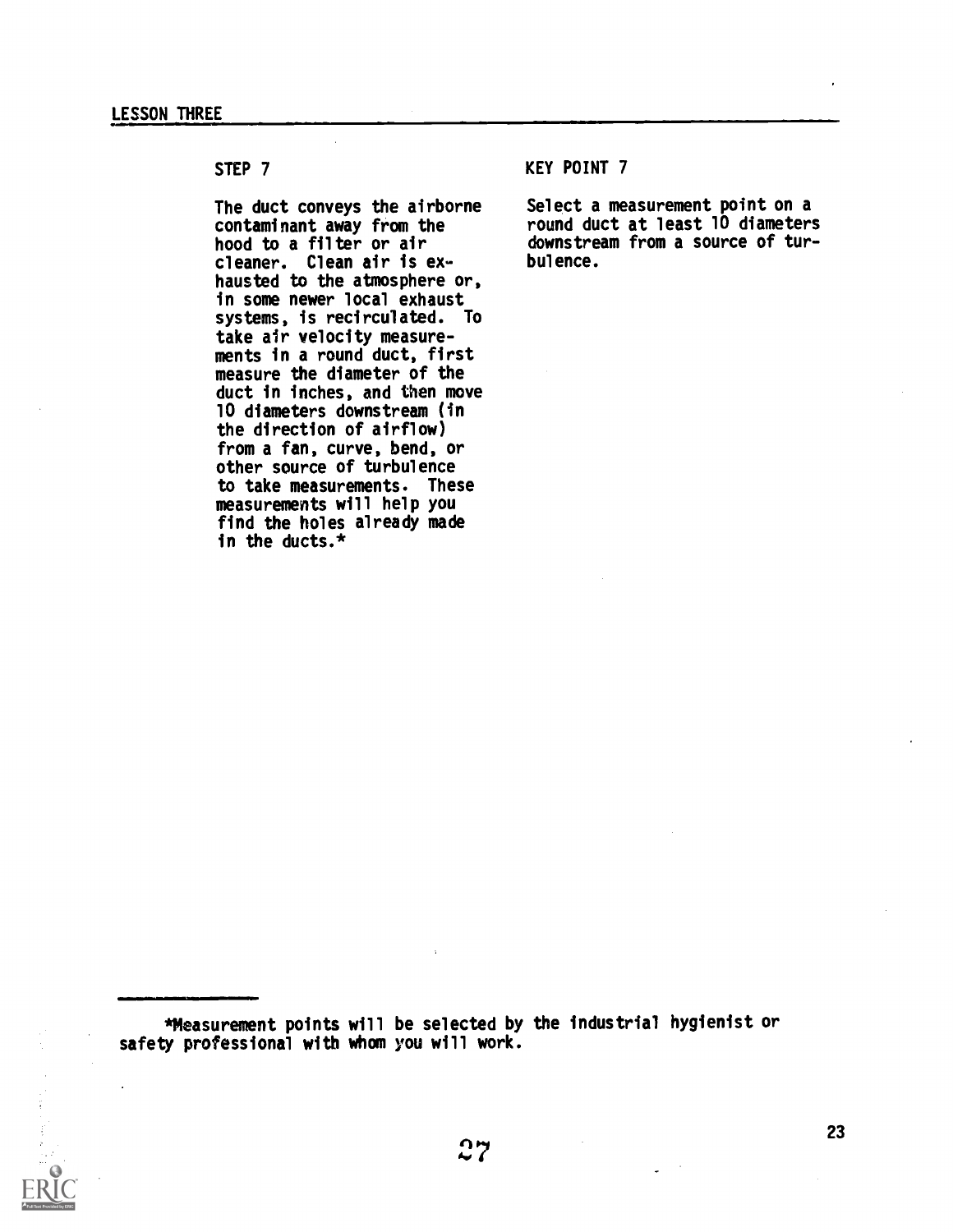.--- There should be two holes (1) (2) at the measurement point, one perpendicular to the other. These holes are used in the traverse method of measuring airflow in a duct. For round ducts 6 inches in diameter and smaller, at least 6 traverse points should be selected across both diameters; at least 10 traverse points should be used for ducts larger than 6 inches in diameter. Use the diagram in the Key Point to find out how far to insert the Pitot probe. For example, if the diameter of the duct is 10 inches, calculate how far to insert the Pitot probe at the first point on the vertical traverse by multiplying the number at the point, 0.026, by the diameter, 10 inches, to obtain a distance of 1/4-inch.

KEY POINT 8



To obtain a measurement at each point along a traverse, insert the probe, N x D distance.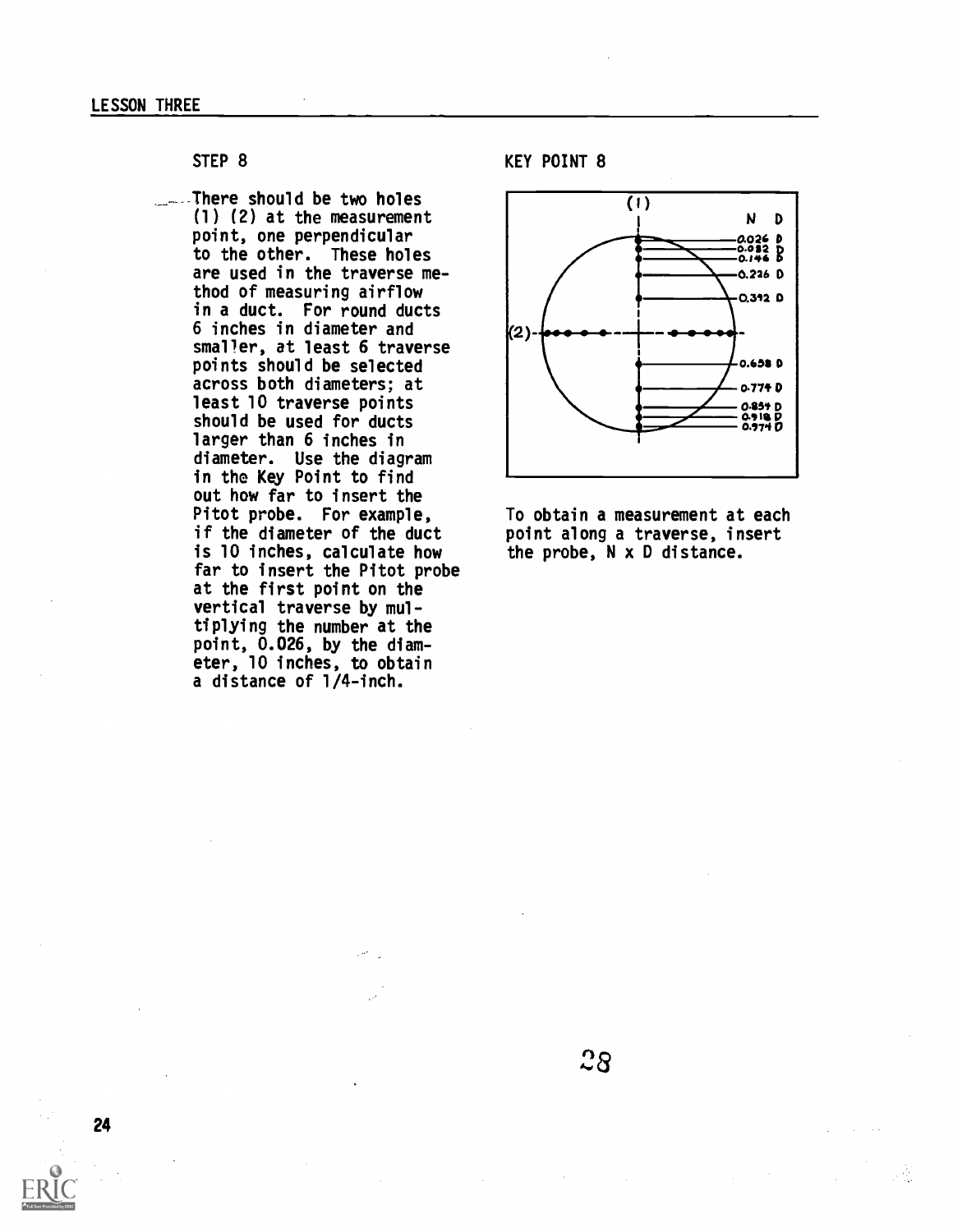Take two sets of 10 readings, one horizontally (1), the other vertically (2). To help in orienting the Pitot probe in the duct, attach it to the range selector as shown in the Key Point. Insert the Pitot probe in the duct so the probe head (3) openings face upstream. Record the horizontal set of readings here:

|                |  | $d_1$ fpm $d_6$ fpm            |  |
|----------------|--|--------------------------------|--|
| d <sub>2</sub> |  | $f_{\text{pmm}}$ fpm $d_7$ fpm |  |

 $dg$  fpm  $dg$  fpm

d<sub>4</sub> fpm d<sub>9</sub> fpm

d<sub>5</sub> fpm d<sub>10</sub> fpm

Record the vertical set here:

| $d_1$ $\qquad \qquad$ fpm $d_6$ $\qquad \qquad$ fpm |
|-----------------------------------------------------|
| $d_2 \quad \text{fpm} \quad d_7 \quad \text{fpm}$   |
| $dg$ <sub>_____</sub> fpm $dg$ <sub>_____</sub> fpm |
| $d_4$ fpm $d_9$ fpm                                 |
| d5 ____ fpm d10 ____ fpm                            |
|                                                     |

Average the 20 readings by adding all the "d's" and dividing the result by 20. Record that number here: fpm.

This is the average velocity through the duct, but only at the point at which you measured. Additional measurements in the ductwork are necessary to determine the efficiency of the system.

STEP 9 KEY POINT 9



To do a 10-point traverse, take take 10 readings horizontally and 10 readings vertically.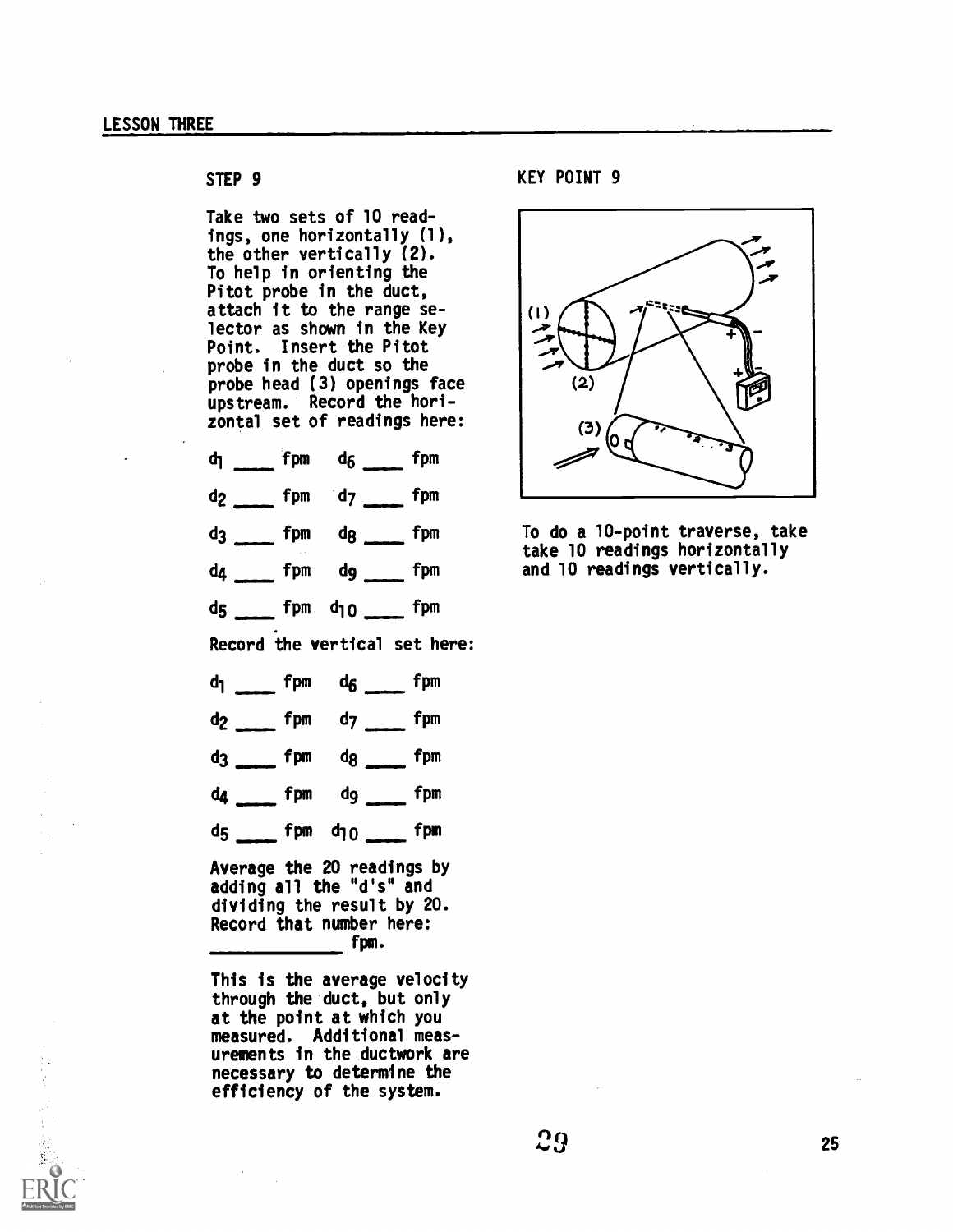Seal (1) one of the holes used to make traverse measurements. Use the other hole to take static pressure readings. Remove the Pitot probe from the range selector and replace it with a static pressure probe (2). Select the "1-inch water" or "10 inch water" probe depending on the range of static pressures anticipated in the duct. Since you will be performing measurements on a previously evaluated exhaust system, refer to previous measurement records for the range. Make sure you reverse the polarity of the hoses connecting the range selector with the probe, and that you push the range selector button in and latch it down. Make sure the rubber suction cup makes a good seal with the duct surface before making measurements. Take at least three readings to verify the measurement. Record the readings, in inches of water, here:

- $\begin{array}{ccc} \begin{array}{ccc} \end{array} \end{array}$  $(2)$ inches of H2O inches of H2O
- (3) inches of H2O

KEY POINT 10



Reverse the polarity of the connecting hoses, depress and latch the range selector switch, and obtain a good seal between the rubber suction cup of the static pressure probe and the duct surface.

3o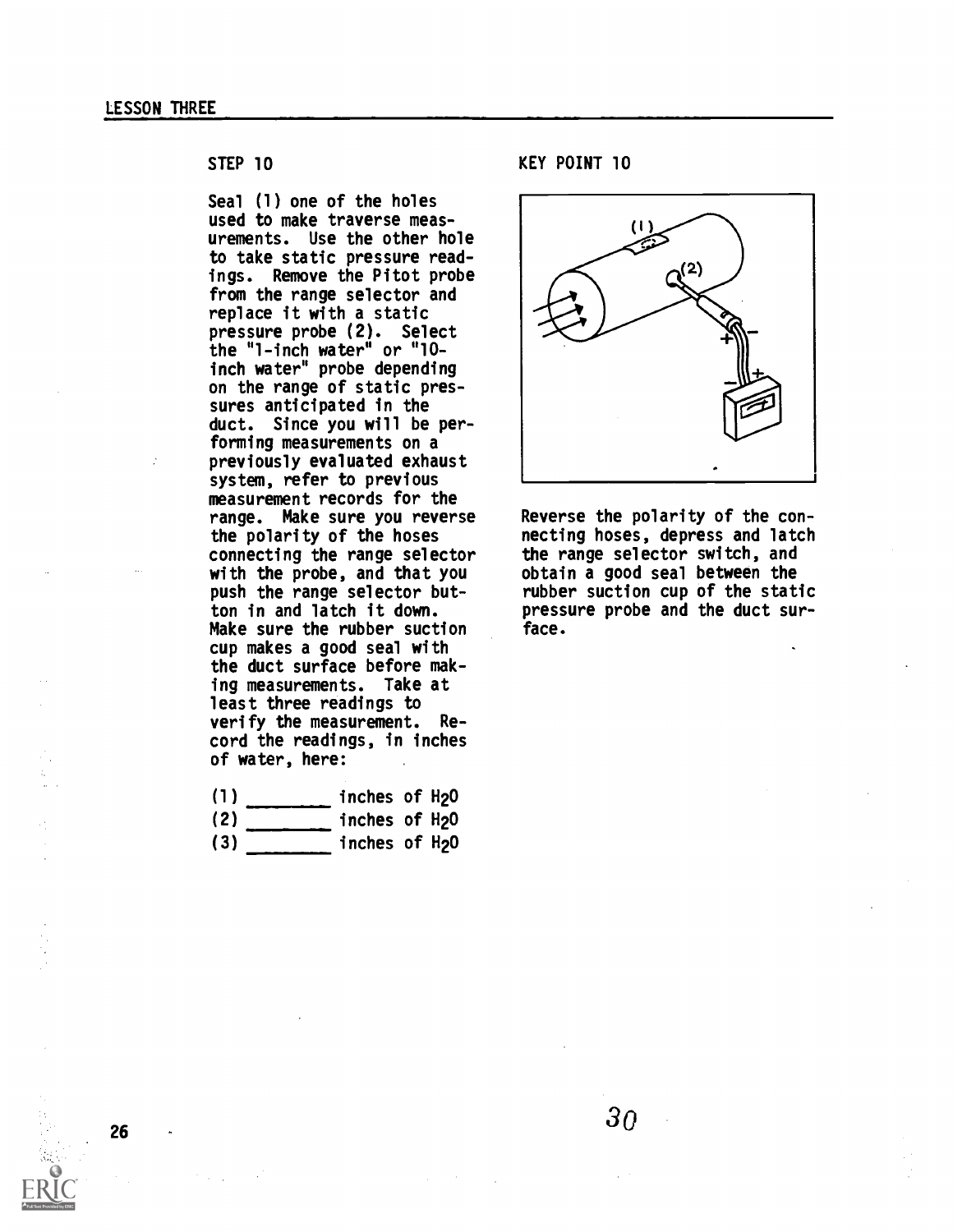# EXERCISES

Instruction 1: Repeat Steps 1 through 4 in the same location except make 16 measurements equally spaced over the laboratory hood face. Record the readings in feet per minute (fpm) here:



Average the readings. Record that value here: fpm. How does this value compare with that recorded in Step 4?

Instruction 2: Repeat Step 6 using a different slot hood. Is the air velocity value at side B the smallest value?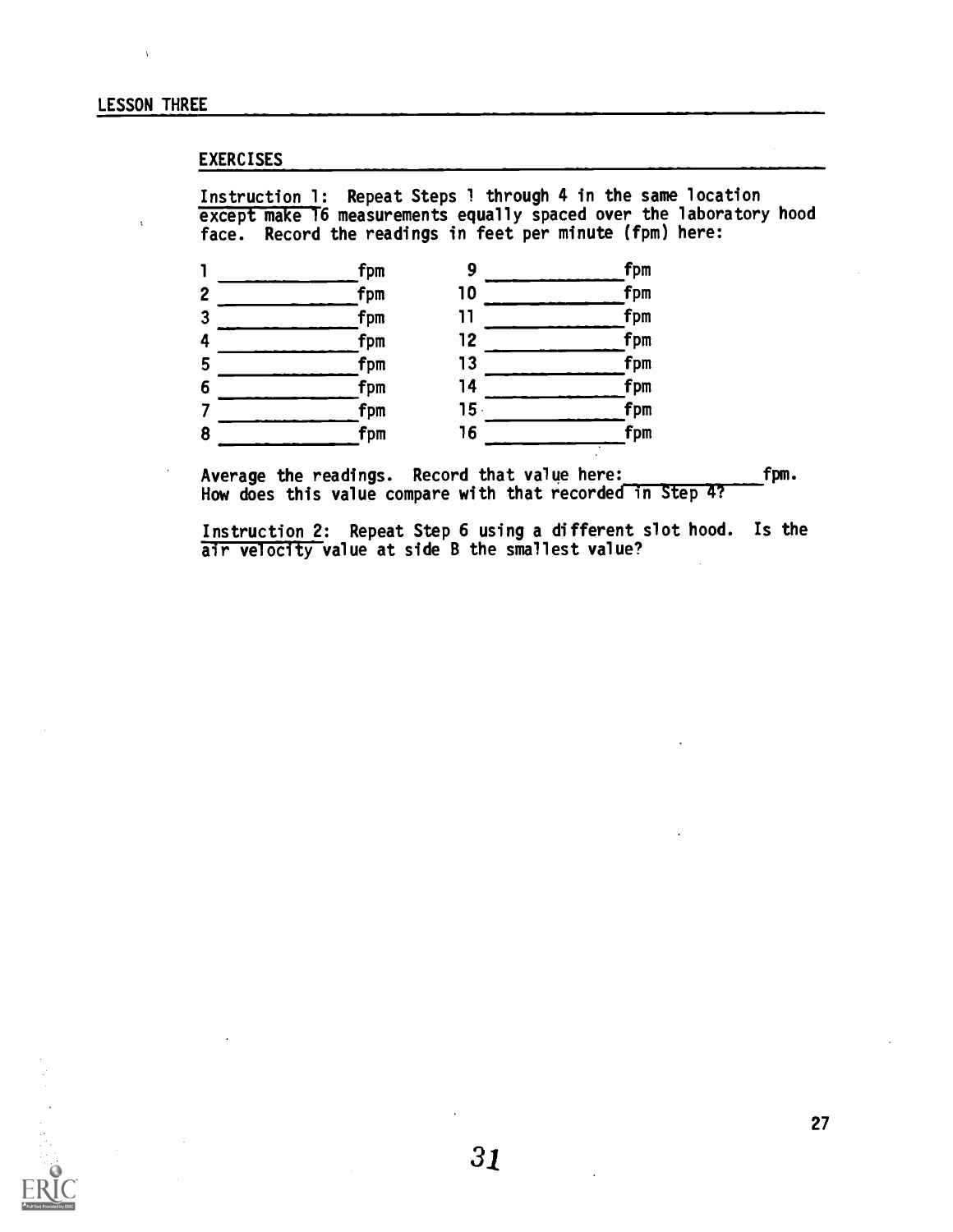Instruction 3: Take air velocity measurements in a square duct set up in the classroom or in an industrial setting. Measure the sides and divide the cross section into 9 equally spaced sections as shown below. To take measurements in each section, note that at least three holes need to be made.



Follow Step 9 for directions in orient'ng the probe head. Record your measurements here:

|   | fpm<br>o | fpm |
|---|----------|-----|
| 2 | fpm      | fpm |
| 3 | fpm<br>о | fpm |
| 4 | fpm      | fpm |
| 5 | fpm      |     |

Average the nine readings: fpm.

Instruction 4: Repeat Instruction 3 except divide the cross section into 16 evenly spaced sections. A set of four probe insert holes must be made upstream or downstream from the set of 3 holes. Record your measurements here:

|         | <b>fpm</b> | fpm        | fpm | fpm        |
|---------|------------|------------|-----|------------|
| ົ       | Fpm        | <b>fpm</b> | fpm | <b>fpm</b> |
| $\cdot$ | Fpm        | fpm        | fpm | <b>Fpm</b> |
| л       | Fpm        | fpm        | fpm | fpm        |

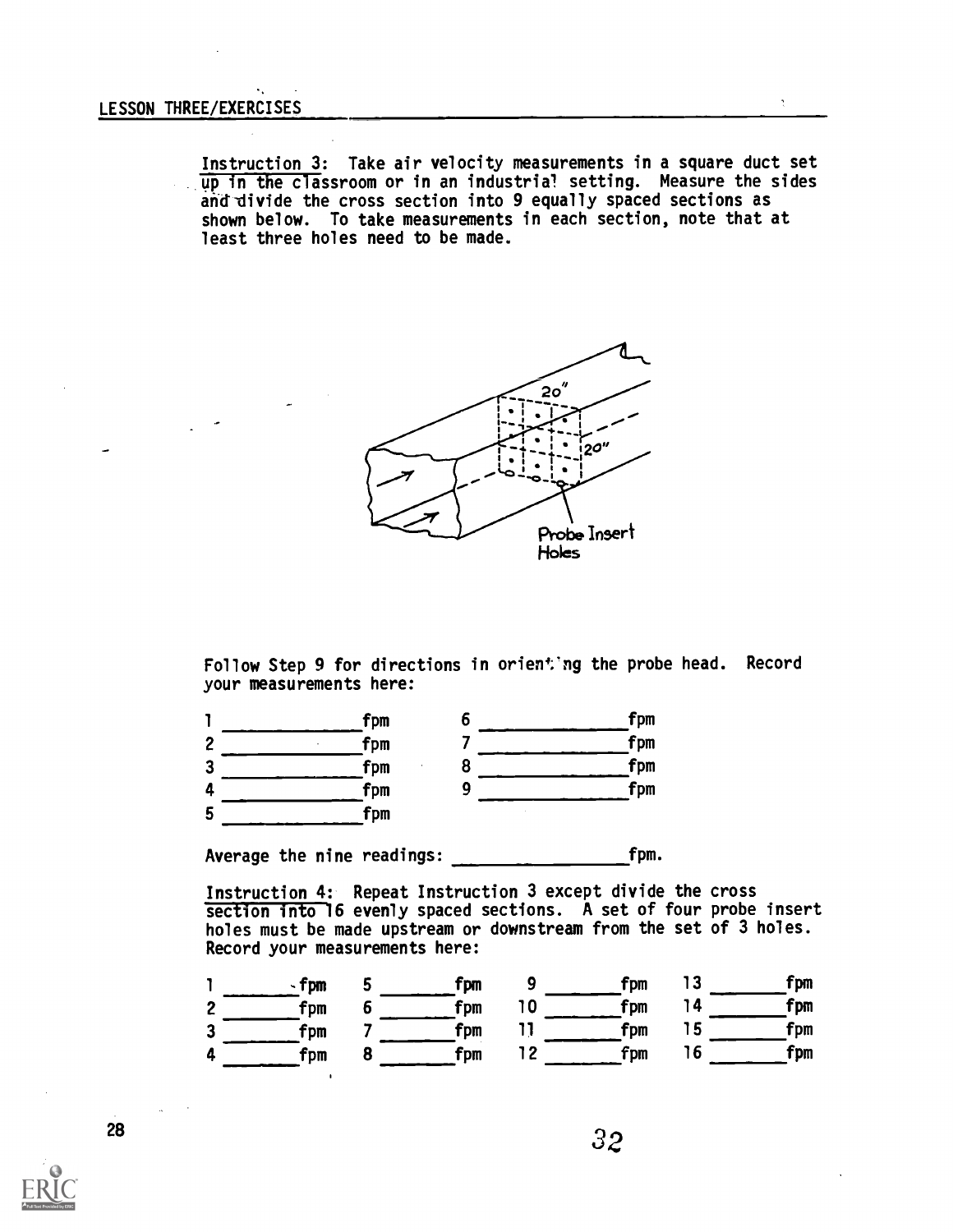Average the 16 measurements: fpm. Compare this value with that which you obtained in Instruction 3.

Instruction 5: Using the information in the table below, determine the immersion (insertion) distances for inserting the Pitot probe when making measurements in 6-, 8-, and 10-inch ducts. Calculate "d" using the 8- and 10-point traverse methods to measure air velocity in the 8- and 10-inch ducts.

Traverse Method

Probe Immersion in Duct Diameters

|                                                                                                                                                                                                                                    | đ٦ | ዐን | d3 | đΔ | d5 | ሳ6 | በን | dg | ao | <b>a1 v</b> |
|------------------------------------------------------------------------------------------------------------------------------------------------------------------------------------------------------------------------------------|----|----|----|----|----|----|----|----|----|-------------|
| 6 point   0.043   0.147   0.296   0.704   0.853   0.957  <br>8 point   0.032   0.105   0.194   0.323   0.677   0.806   0.895   0.968  <br>10 point   0.025   0.082   0.146   0.226   0.342   0.658   0.774   0.854   0.918   0.975 |    |    |    |    |    |    |    |    |    |             |

Instruction 6. Using the 6-point traverse method, make measure ments in the 6-inch duct and obtain an average velocity value. Perform this task in ductwork used in an industrial setting, if possible.

Instruction 7. Using the 8- and 10-point traverse methods, make two sets of measurements in an 8-inch duct and in a 10-inch duct. Average the velocity values for each set of measurements you obtain on each duct. Perform this task in the same location as suggested in Instruction 6.

Instruction 8. Compare each set of values for each size duct measured in Instruction 7; i.e., compare 8- and 10-point traverse data collected on the 10-inch duct. What are your conclusions? Explain here:

Instruction 9. Repeat all instructions in industrial facilities where local exhaust systems are presently in use and are routinely evaluated.

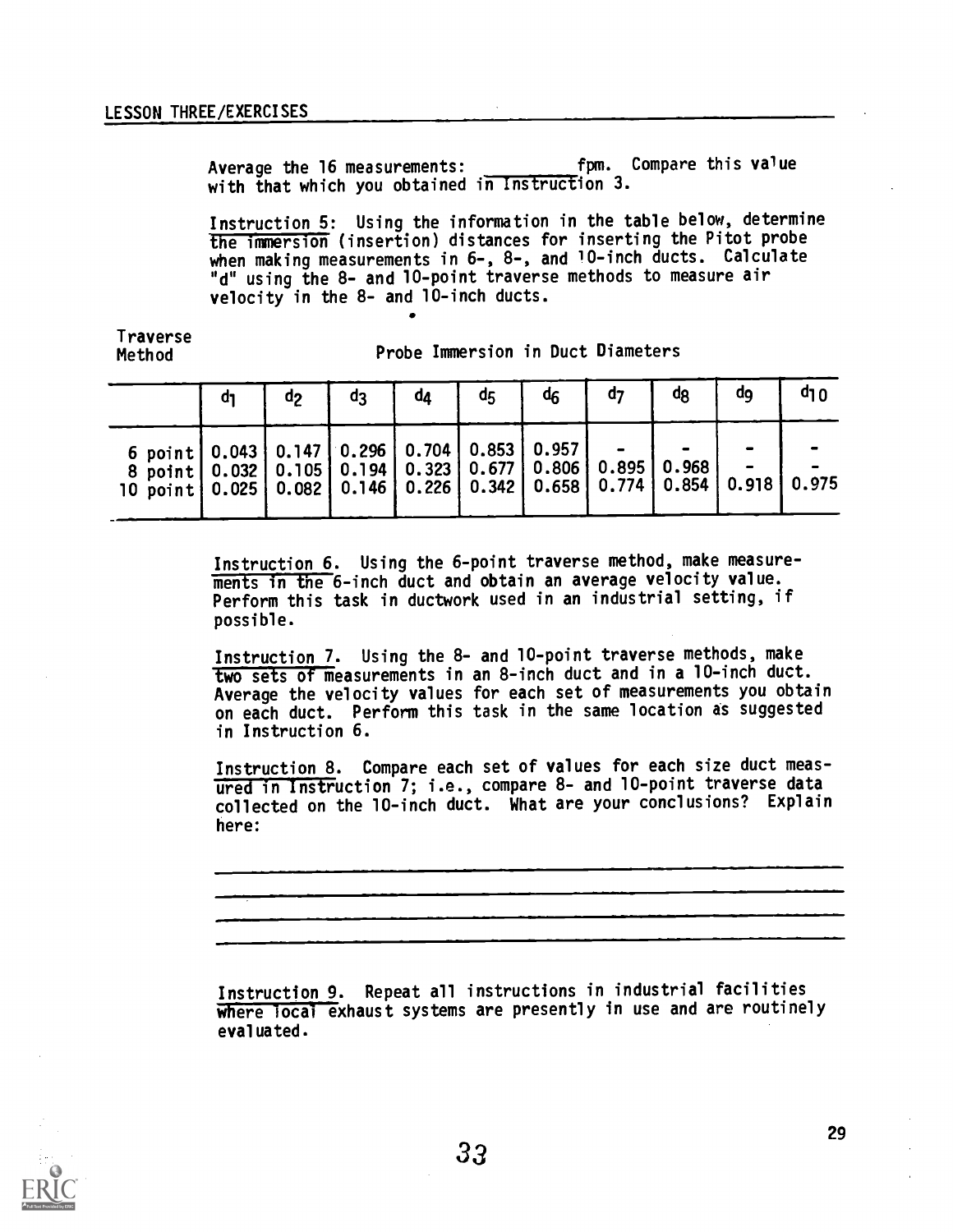# OTHER READING

American Conference of Governmental Industrial Hygienists, Committee on Industrial Ventilation. Industrial Ventilation- - Manual of Recommended Practice, 16th Edition, Lansing, MI, 1980.

J.

医三角形 计二进程 网络新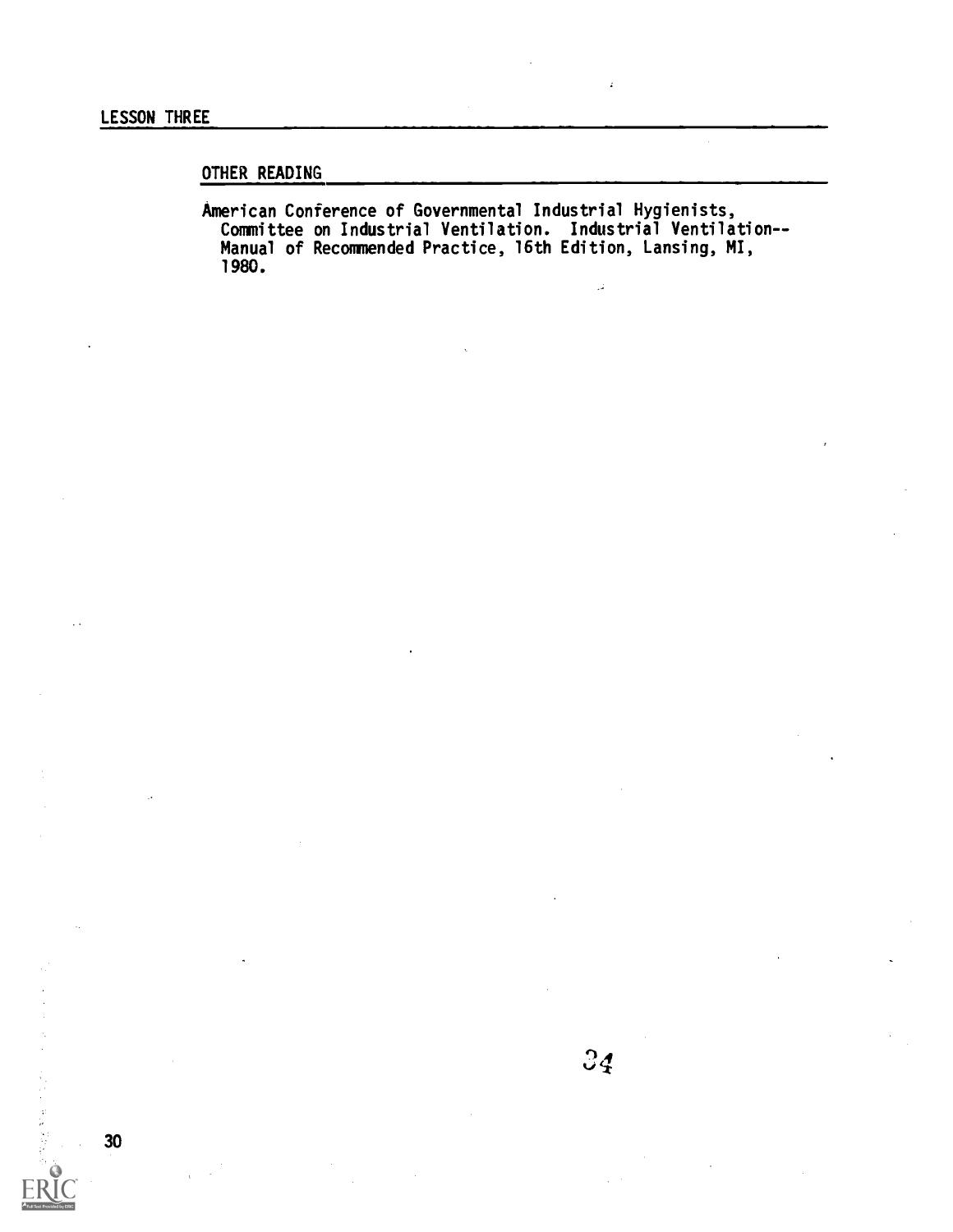Instructions: Check your skill level or progress by working through each of the items in this test. If you can perform each item as well as required, place a check in the space provided. When all of the items are checked, you are ready to demonstrate your skills to your instructor. You may use the following list if needed. You will be considered trained in a skill after your instructor approves your performance on each of the following items.

CHECKING THE OPERATION OF THE SWINGING VANE ANEMOMETER WHILE ASSEMBLING IT

- No. <sup>1</sup> Check the internal calibration of the velometer.
- No. 2 **Example 2** Zero the velometer meter needle so it rests exactly on the zero points of the scales.
- No. 3 Push the low-flow tube completely onto the velometer port fittings.
- No. 4 Tighten the switch plate on the range selector until there is a noticeable effort to change ranges.
- No. 5 Check the condition and fit of the 0-ring on the Pitot, diffuser, and static pressure probes.
- No. 6 **Attach the connecting hoses with the correct polarity**  $(+ or -)$  for each probe, making sure the connections are tight.
- No. 7 Depress the air vent knob when using the diffuser and static pressure probes, and release it when using the Pitot probe.
- No. 8 Slide the range selector switch to the appropriate range for the airflow to be measured.
- No. 9 Check and assemble each set of attachments in less than 5 minutes.

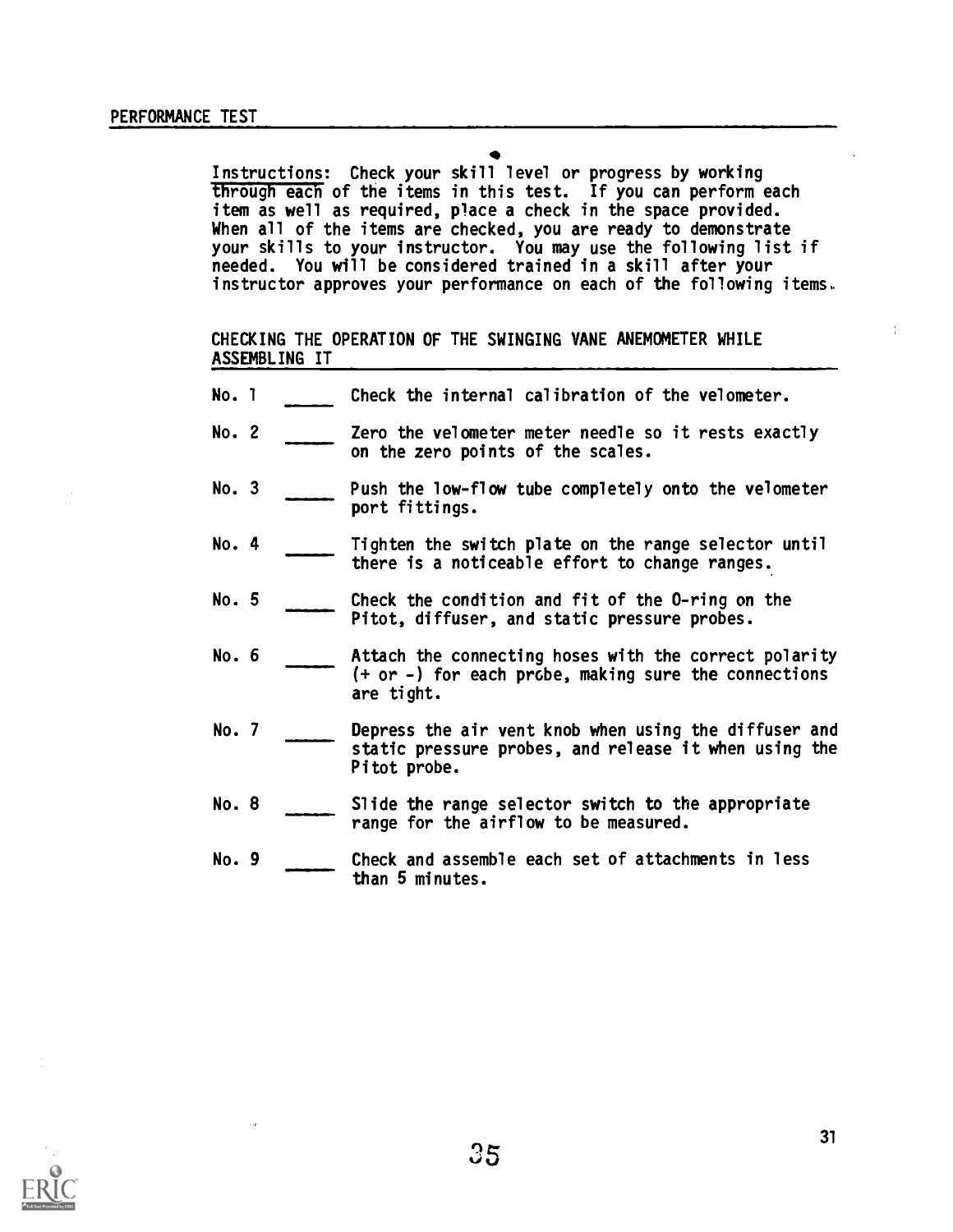FOR FURTHER STUDY If you could not perform one or more of the nine items above, review and practice the following lesson steps: No. 1 Lesson Two, Step 1 No. 2 Lesson Two, Step 2 No. 3 Lesson Two, Step 3 No. 4 Lesson Two, Step 4 No. 5 Lesson Two, Step 5 No. 6 Lesson One, Step 8 No. 7 Lesson One, Step /; Lesson Iwo, Step 6 No. 8 Lesson One, Step 7 No. 9

Lesson Two, Exercises, Instruction 3

32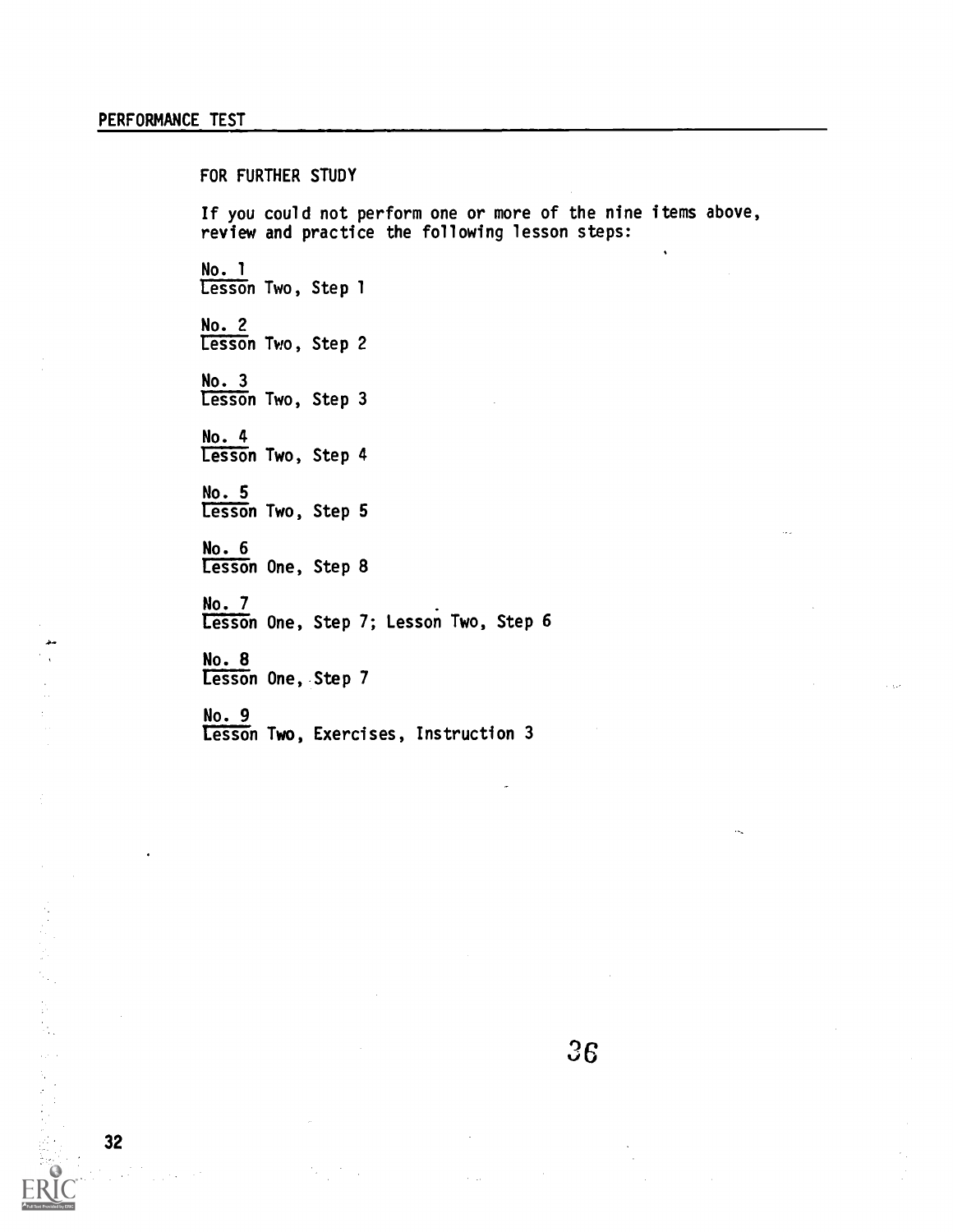# MAKING AIR VELOCITY MEASUREMENTS IN HOODS AND DUCTS

- No. 1 Determine the average face velocity in a hood by taking a minimum of nine readings in a hood face where the area is 9 square feet or less; the probe head must be kept perpendicular to the direction of airflow.
- No. 2 Determine the average velocity across an open tank exhausted by a slot hood; the probe head must be kept perpendicular to the direction of airflow.
- No. 3 Determine the average velocity in a round duct using a 10-point traverse; measurements must be free from the influence of turbulence.
- No. 4 Determine the static pressure in a round duct; the suction cup of the probe must make a good seal on the duct surface.

## FOR FURTHER STUDY

If you could not perform one or more of the four items above, review and practice the following lesson steps:

No. 1 Lesson Three, Steps 1 through 4

No. 2 Lesson Three, Steps 5 and 6

No. 3 Lesson Three, Steps 7 through 9

No. 4 Lesson Three, Step 10